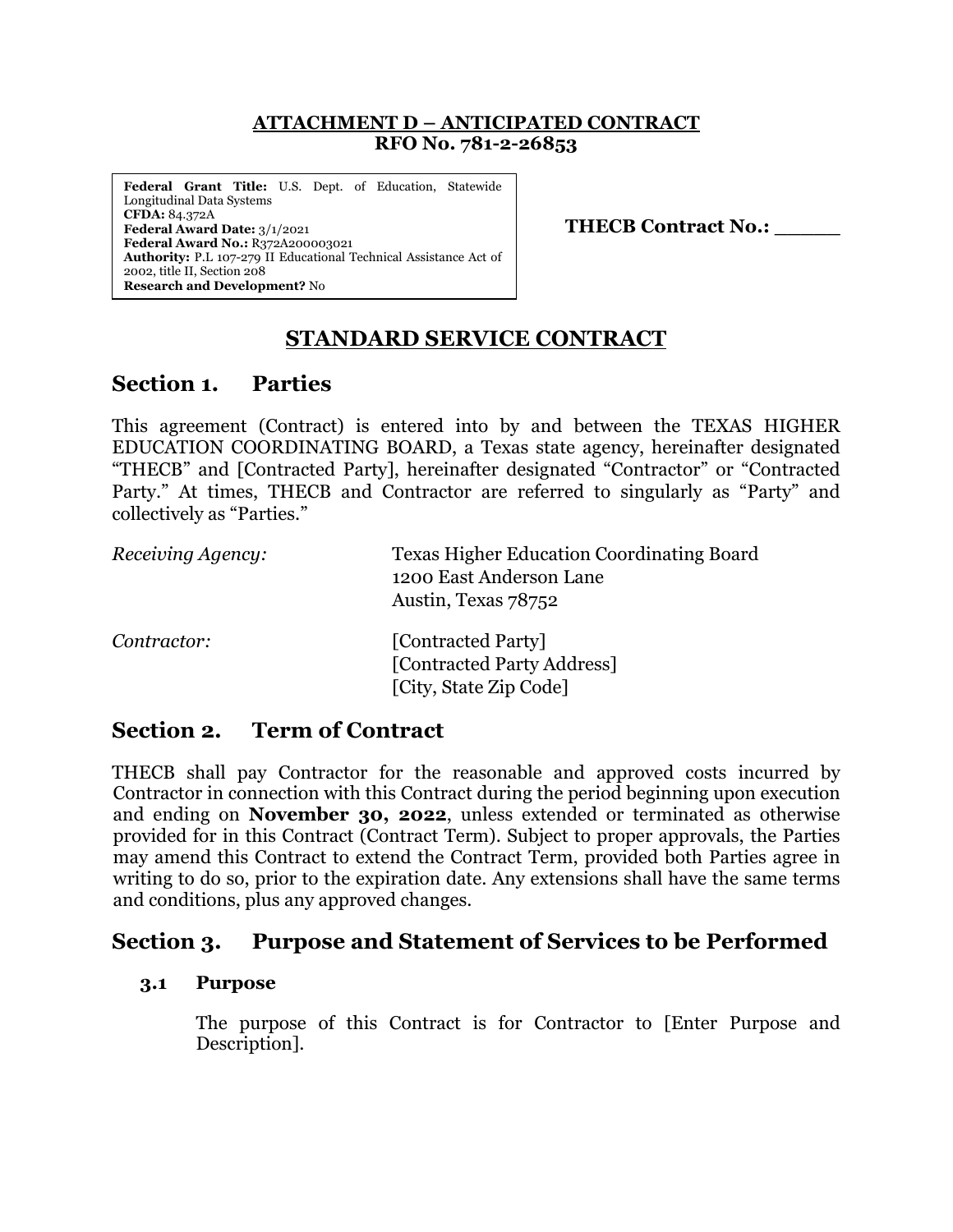### **3.2 Statement of Work**

[Enter the Statement of Work, including budget information, payment requirements, reporting requirements, and monitoring language.]

## **Section 4. THECB Maximum Liability Under this Contract and Payment**

### **4.1 Contract Amount**

THECB's total liability under this Contract shall not exceed the sum of \$[enter dollar amount] (Contract Amount). This maximum liability includes, any preauthorized expenses incurred. Any changes to the maximum liability are subject to proper approvals.

### **4.2 Invoices**

Contractor shall provide invoices to THECB for services performed. No payment shall be made under this Contract without the prior submission of detailed, correct invoices, accepted by THECB. All payments due to Contractor will be made pursuant to the Texas Prompt Payment Law, Texas Government Code §§ 2251.001-.055. The form of any invoice must comply with the specifications of THECB and must be submitted in the manner and with the documentation THECB may require. All invoices (which are to include reimbursement claims for expenses if authorized under this Contract) shall be submitted to THECB Program Manager, or their successor, who is listed in this Contract. Payments under this Contract are subject to the availability of appropriated funds. Submission of an invoice shall constitute Contractor's certification that services and other obligations under the Contract have been performed in accordance with this Contract.

## **4.3 Payment Instructions**

To receive payment, Contractor must submit an invoice to [accountspayable@highered.texas.gov](mailto:accountspayable@highered.texas.gov) and the designated THECB Program Manager(s). The invoice must include the following minimum information:

- 1. Contractor's mailing and e-mail (if applicable) address;
- 2. Contractor's telephone number;
- 3. The name and telephone number of a person designated by Contractor to answer questions regarding the invoice;
- 4. THECB's name, agency number (781), and delivery address;
- 5. The THECB purchase order number, if applicable;
- 6. The contract number or other reference number, if applicable;
- 7. A valid Texas identification number (TIN) issued by the comptroller;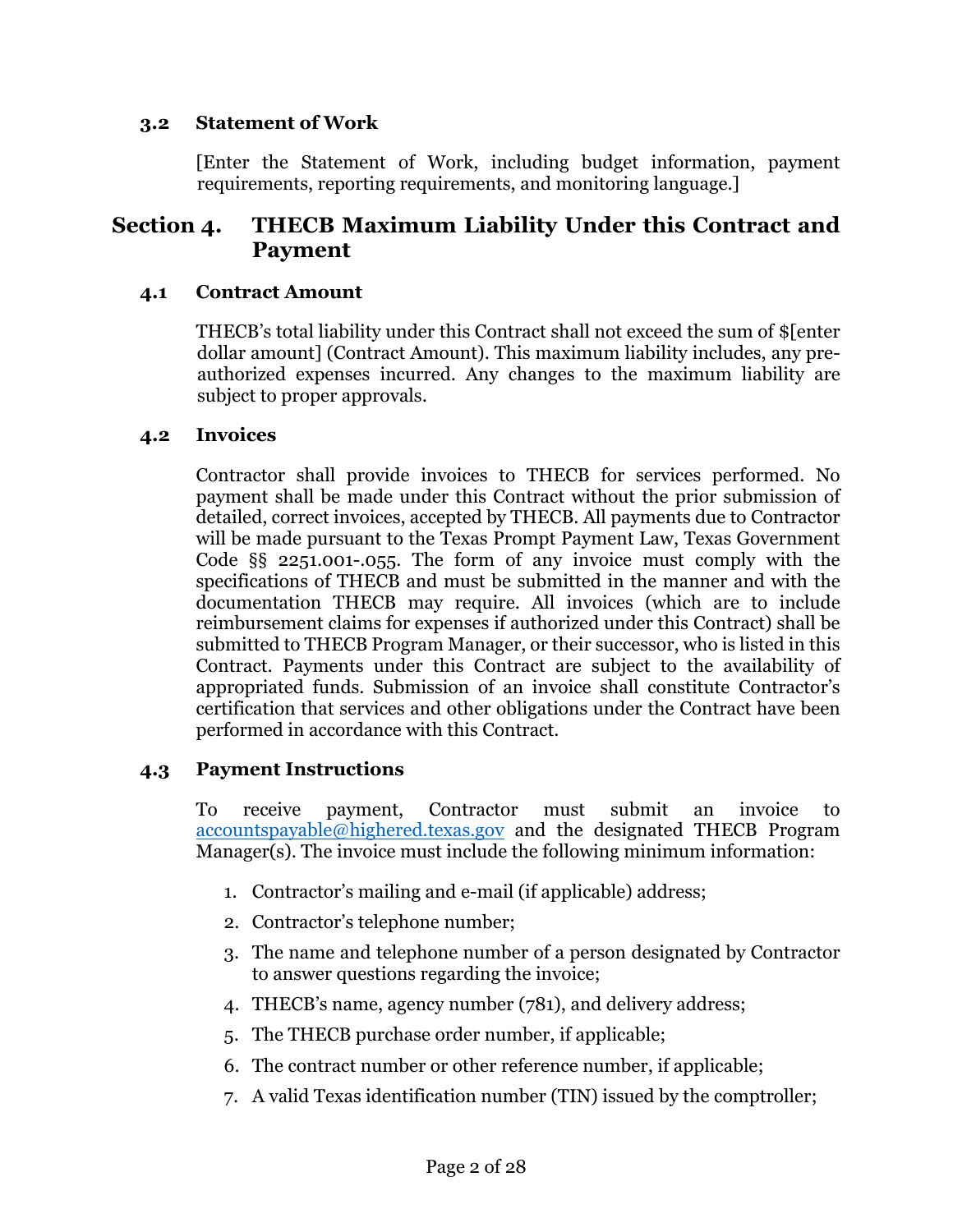- 8. A description of the goods or services, in sufficient detail to identify the order which relates to the invoice;
- 9. The unit numbers corresponding to the amount of the invoice;
- 10.If submitting an invoice after receiving an assignment of a contract, the TIN of the original contractor and the TIN of the successor vendor; and
- 11. Other relevant information supporting and explaining the payment requested.

## **4.4 Direct Deposit**

The Texas Comptroller of Public Accounts uses an electronic funds transfer system to make payments to vendors who choose to receive payment through the electronic funds transfer system, rather than by state warrant. If not already established to receive direct deposit payments from the state of Texas, vendors who choose to receive payment by electronic funds transfer should complete and submit the Vendor Direct Deposit Authorization located on the Comptroller's website.

## **Section 5. General and Special Provisions of Contract, Certain Certifications**

## **5.1 Contractor further certifies the following:**

## **5.1.1** *Former Agency Employees*

Contractor represents and warrants that none of its employees including, but not limited to, those authorized to provide services under this Contract, were former employees of THECB during the twelve (12) month period immediately prior to the date of execution of this Contract.

## **5.1.2** *Prior Disaster Relief Contract Violation*

"Under Section 2155.006, Government Code, the vendor certifies that the individual or business entity named in this bid or contract is not ineligible to receive the specified contract and acknowledges that this contract may be terminated and payment withheld if this certification is inaccurate." Tex. Gov't Code § 2155.006.

"Under Section 21261.053, Government Code, the vendor certifies that the individual or business entity named in this bid or contract is not ineligible to receive the specified contract and acknowledges that this contract may be terminated and payment withheld if this certification is inaccurate." Tex. Gov't Code § 2261.053.

#### **5.1.3** *Disclosure of Potential Conflicts of Interest* Pursuant to Texas Government Code § 2261.252(b), "[a] state agency may not enter into a contract for the purchase of goods or services with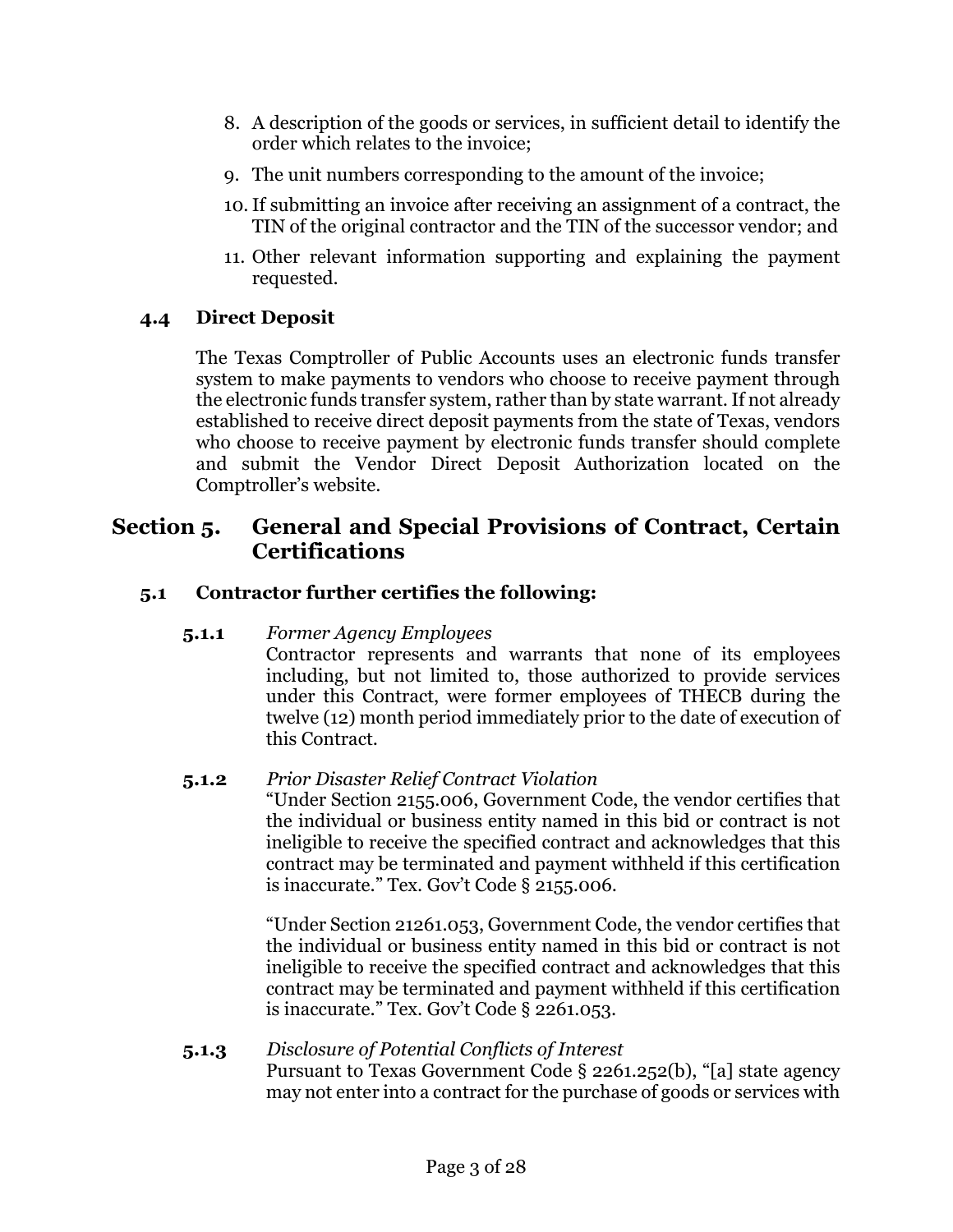a private vendor with whom any of the following agency employees or officials have a financial interest: (1) a member of the agency's governing body; (2) the governing official, executive director, general counsel, chief procurement officer, or procurement director of the agency; or (3) a family member related to an employee or official described [above in] (1) or (2) within the second degree of affinity or consanguinity."

- **5.1.4** *Executive Head of a State Agency* In accordance with Texas Government Code § 669.003, relating to contracting with the executive head of a state agency, Contractor certifies that it is not (a) the executive head of THECB, (b) a person who at any time during the four years before the date of the contract was the executive head of THECB, or (c) a person who employs a current or former executive head of THECB.
- **5.1.5** *Disclosure of Interested Parties*

Pursuant to Texas Government Code § 2252.908, Contractor agrees to submit a disclosure of interested parties to THECB at the time Contractor submits the signed Contract to THECB. This section applies only to a contract of a governmental entity or state agency that either (a) requires an action or vote by the governing body of the entity or agency before the contract may be signed or (b) has a value of at least \$1 million.

## **5.1.6** *Felony Criminal Convictions*

Contractor represents and warrants that Contractor has not and Contractor's employees who will be involved in the Contract Project have not been convicted of a felony criminal offense, or that, if such a conviction has occurred, Contractor has fully advised THECB as to the facts and circumstances surrounding the conviction(s) and has received THECB's prior written consent to proceed.

## **5.1.7** *Certification Concerning Restricted Employment for Former State Officers or Employees*

Pursuant to Texas Government Code § 572.069, Contractor certifies that is has not employed and will not employ a former THECB employee or state officer who participated in a procurement or contract negotiation for THECB involving Contractor within two years of the date this Contract is signed or the procurement is terminated or withdrawn.

## **5.1.8** *Franchise Tax Certification*

Contractor certifies that it is exempt or not delinquent in the payment of any franchise taxes owed the state of Texas under Texas Tax Code §§ 171.0001-.909. If Contractor is a qualifying business entity type per Texas Comptroller of Public Accounts guidelines and is not set up in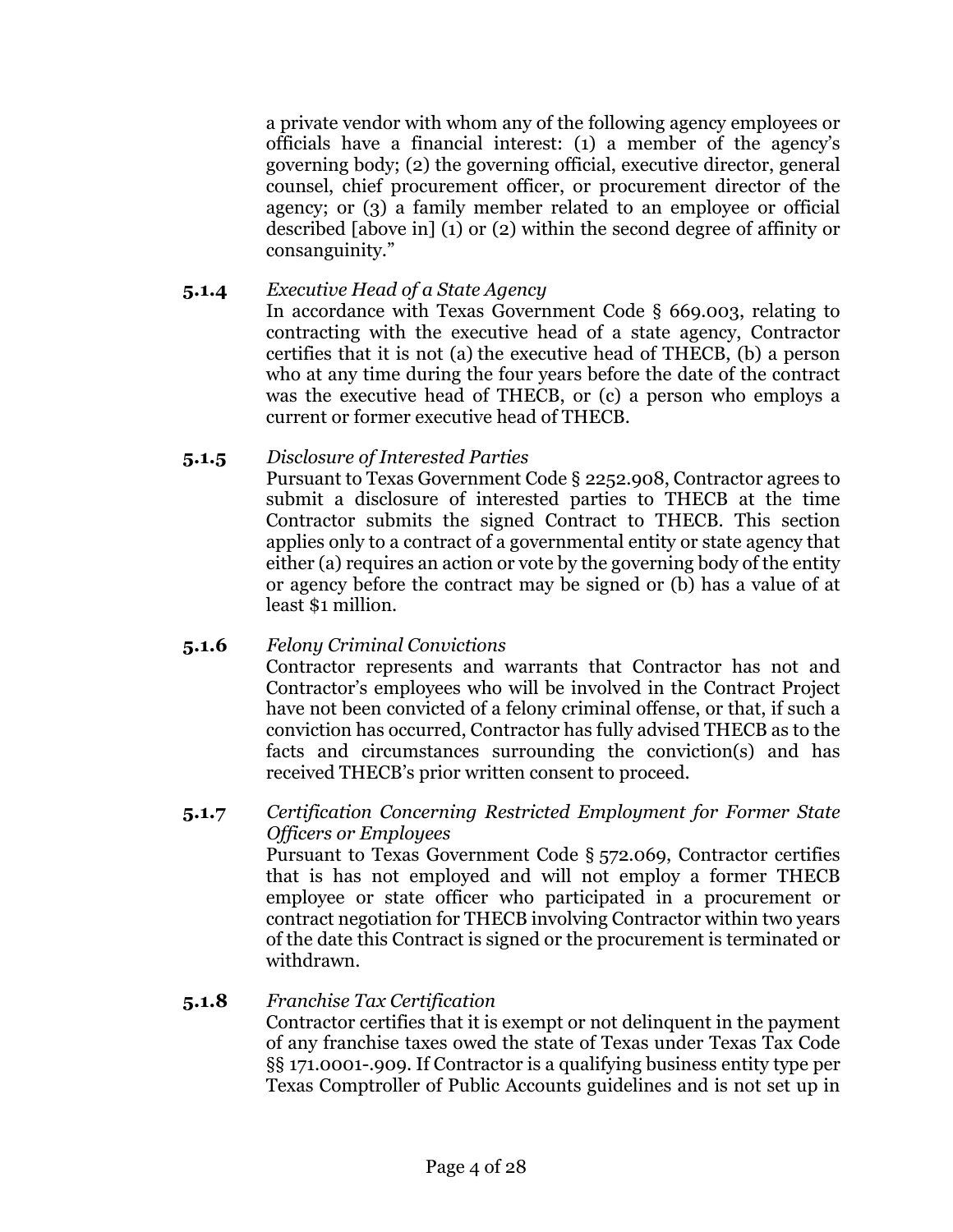the Texas Franchise system, Contractor must do so prior to contracting with the state of Texas.

**5.1.9** *Certification Concerning Dealing with Public Servants* Contractor has not given, offered to give, nor intends to give at any time hereafter any economic opportunity, future employment, gift, loan, gratuity, special discount, trip, favor, or service to a public servant in connection with this Contract.

## **5.1.10** *Certification Concerning Financial Participation*

Texas Government Code § 2155.004 prohibits a person or entity from receiving a state contract if that person or entity received compensation for participating in preparing the solicitation or specification for the contract. "Under Section 2155.004, Government Code, the vendor certifies that the individual or business entity named in this bid or contract is not ineligible to receive the specified contract and acknowledges that this contract may be terminated and payment withheld if this certification is inaccurate." Tex. Gov't Code § 2155.004.

## **5.1.11** *Critical Infrastructure Affirmation*

Pursuant to Texas Government Code § 2274.0102, Contractor certifies that neither it nor its parent company, nor any affiliate of Contractor or its parent company, is: (1) majority owned or controlled by citizens or governmental entities of China, Iran, North Korea, Russia, or any other country designated by the Governor under Texas Government Code § 2274.0103, or (2) headquartered in any of those countries.

## **5.1.12** *Cloud Computing Services*

To the extent applicable and pursuant to Texas Government Code § 2054.0593, Contractor represents and warrants that it complies with the requirements of the state risk and authorization management program, Department of Information Resources' Texas Risk and Authorization Management Program (TX-RAMP). Contractor agrees to maintain program compliance and certifications throughout the term of this Contract.

## **5.1.13** *Signature Authority*

Contractor represents and warrants that the individual submitting this document, and any other documents made part of this Contract, is authorized to sign such documents on behalf of the Contractor and to bind Contractor under this Contract.

# **Section 6. Terms and Conditions**

## **6.1 Termination**

Notwithstanding the termination or expiration of this Contract, the provisions ofthis Contract regarding confidentiality, indemnification,transition, records,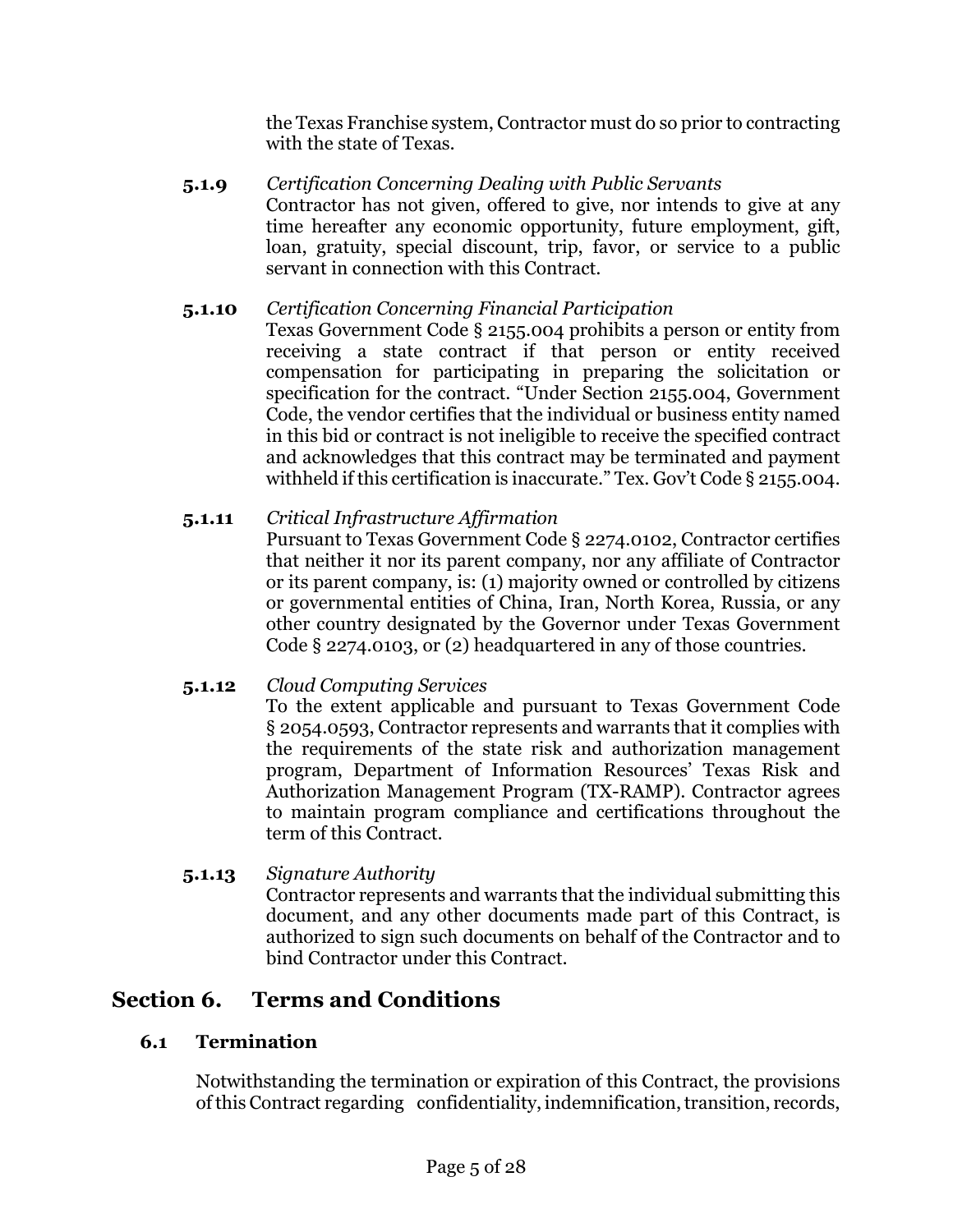right to audit and independent audit, property rights, dispute resolution, invoice and fee verification, and default shall survive the termination or expiration dates of this Contract.

**6.1.1** *Convenience of the State*

THECB, in its sole discretion, may terminate this Contract upon one (1) calendar day's written notice to Contractor. Such notice will be provided in accordance with section 6.28 of this Contract. In the event of such termination, Contractor shall, unless otherwise mutually agreed upon in writing, cease all work immediately upon the effective date of termination. THECB will be liable only for payments for any goods and/or services ordered from Contractor before the termination date.

**6.1.2** *Termination for Cause*

THECB may, by written notice to Contractor, immediately terminate this Contract for cause if: (a) THECB is not reasonably satisfied with Contractor's services; (b) default or abandonment by Contractor occurs; or (c) Contractor fails to comply fully with any term or condition of this Contract, through no material fault of THECB. If THECB deems it appropriate under the circumstances, THECB will provide a three (3) business day advance written notice of intent to terminate to Contractor, and THECB will provide Contractor with an opportunity for consultation with THECB prior to termination during that three (3) business day period.

If Contractor fails or refuses to perform its obligations under this Contract, THECB may exercise any rights available to it by law or in equity. In the event THECB exercises its right to terminate for cause, Contractor is responsible for paying damages to THECB including but not limited to re-procurement costs (if applicable), and any other consequential damages to the state of Texas and THECB resulting from Contractor's non-performance.

**6.1.3** *Abandonment or Default*

If Contractor abandons or defaults on this Contract, THECB reserves the right to terminate this Contract without notice and either re-solicit or re-award the Contract to the next best responsive and responsible contractor. The defaulting Contractor will not be considered in the resolicitation and may not be considered in future solicitations for the same type of work unless the specification or scope of work significantly changed. THECB will determine the period of suspension based on the seriousness of the default.

**6.1.4** *Applicable Law and Conforming Amendments* THECB may terminate this Contract immediately upon notice to Contractor in the event federal or state law is enacted, amended, or judicially interpreted so as to render continued fulfillment of this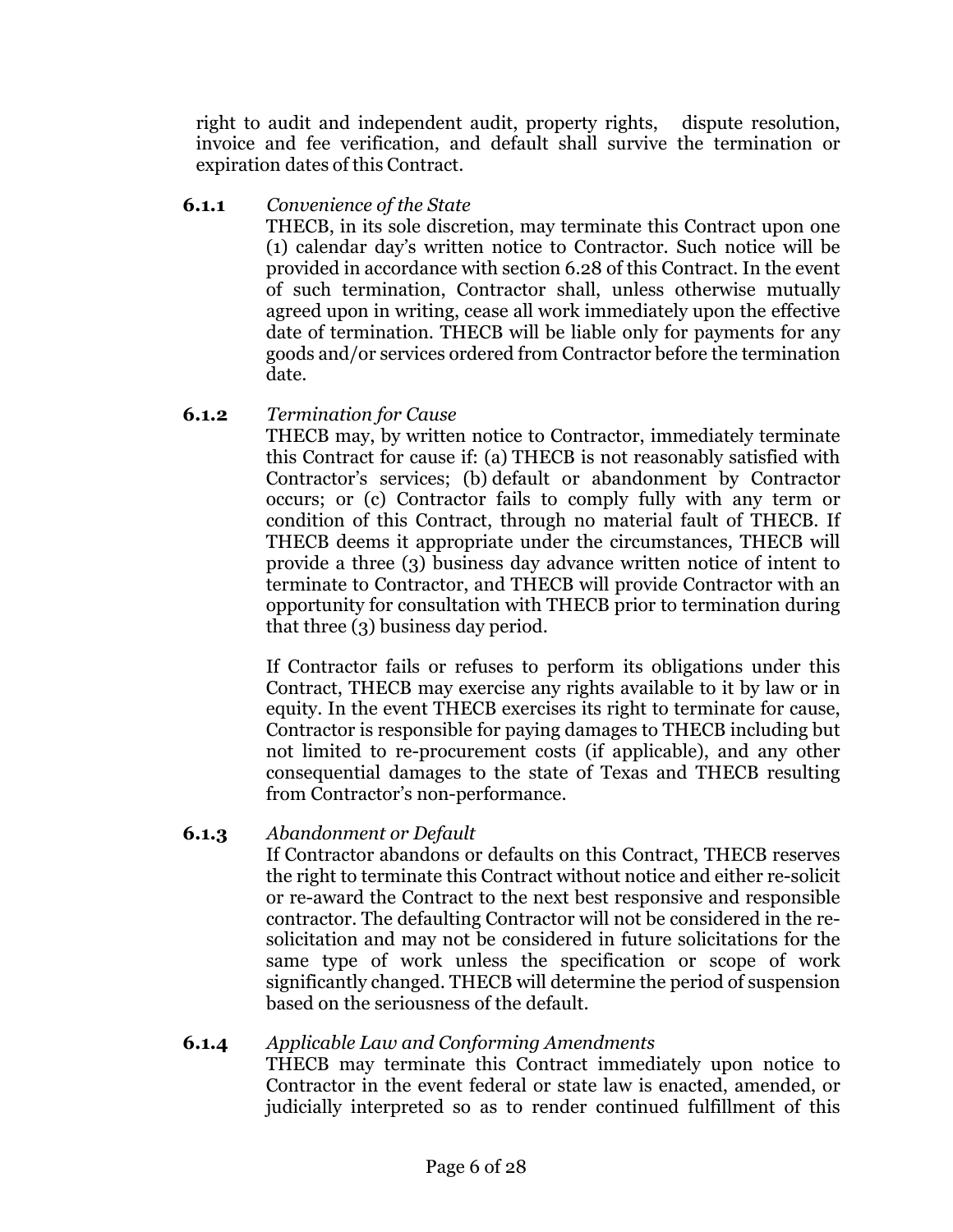Contract, on the part of THECB, wholly unreasonable or impossible. THECB reserves the right, at its sole discretion, to unilaterally amend this Contract throughout the Contract Term to incorporate any modifications necessary for THECB's compliance, as a Texas state agency, with all applicable state and federal laws, rules, regulations, requirements, and guidelines.

**6.1.5** *Excess Obligations*

This Contract is subject to termination or cancellation, without penalty to THECB, either in whole or in part, subject to the availability of funds.

## **6.1.6** *Effect of Termination*

Upon any termination, all indemnities, including without limitation those set forth in this Contract, as well as Contract provisions regarding confidentiality, records retention, right to audit, ownership, and dispute resolution, shall survive the termination of this Contract for any reason whatsoever and shall remain in full force and effect. In the event of any termination, Contractor shall, unless otherwise mutually agreed upon in writing, cease all services immediately upon the effective date of termination, except such services that THECB deems are necessary to wind-up in a cost-effective manner. For any termination by THECB other than termination for non-appropriation, THECB shall be liable to Contractor for only that portion of the services authorized by THECB and which have been completed prior to the effective date of termination, provided that THECB shall not be liable for any work performed that is not acceptable to THECB and/or does not meet Contract requirements, plus any necessary work deemed appropriate by THECB to cost-effectively wind-up.

### **6.1.7** *Transfer of Duties*

In the event of termination, Contractor will provide reasonable cooperation to transfer its duties under this Contract to another entity without disruption.

## **6.2 Amendment**

This Contract may be modified only by written amendment executed by the Parties hereto; however, any amendment of this Contract that conflicts with Texas state laws shall be void ab initio.

## **6.3 Indemnification, Acts or Omissions**

CONTRACTOR SHALL DEFEND, INDEMNIFY, AND HOLD HARMLESS THE STATE OF TEXAS AND THECB, AND/OR THEIR OFFICERS, AGENTS, EMPLOYEES, REPRESENTATIVES, CONTRACTORS, ASSIGNEES, AND/OR DESIGNEES FROM ANY AND ALL LIABILITY, ACTIONS, CLAIMS, DEMANDS, OR SUITS, AND ALL RELATED COSTS, ATTORNEY FEES, AND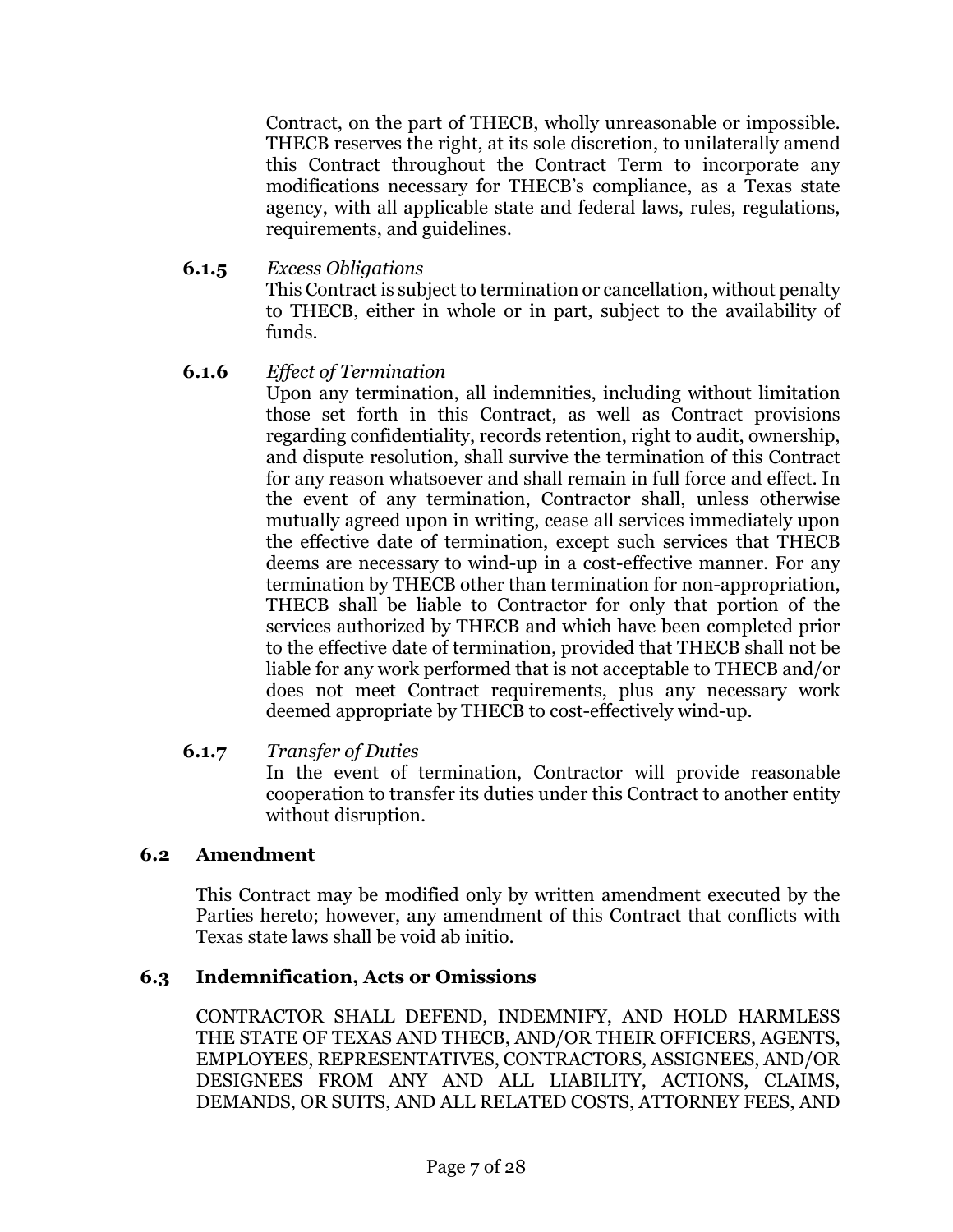EXPENSES ARISING OUT OF, OR RESULTING FROM ANY ACTS OR OMISSIONS OF CONTRACTOR OR ITS AGENTS, EMPLOYEES, SUBCONTRACTORS, ORDER FULFILLERS, OR SUPPLIERS OF SUBCONTRACTORS IN EXECUTION OR PERFORMANCE OF THIS CONTRACT AND ANY PURCHASE ORDERS ISSUED UNDER THIS CONTRACT. THE DEFENSE SHALL BE COORDINATED BY CONTRACTOR WITH THE OFFICE OF THE ATTORNEY GENERAL OF TEXAS WHEN TEXAS STATE AGENCIES ARE NAMED DEFENDANTS IN ANY LAWSUIT AND CONTRACTOR MAY NOT AGREE TO ANY SETTLEMENT WITHOUT FIRST OBTAINING THE CONCURRENCE OF THE OFFICE OF THE ATTORNEY GENERAL OF TEXAS. CONTRACTOR AND THECB AGREE TO FURNISH TIMELY WRITTEN NOTICE TO EACH OTHER OF ANY SUCH CLAIM.

### **6.4 Sovereign Immunity**

The Parties stipulate and agree that no provision of, or any part of this Contract between THECB and Contractor, or any subsequent amendment shall be construed: (a) as a waiver of the doctrine of sovereign immunity or immunity from suit as provided for in the Texas Constitution and Texas state laws; (b) to extend liability to THECB beyond such liability provided for in the Texas Constitution and Texas state laws; or (c) as a waiver of any immunity provided by the Eleventh Amendment or any other provision of the United States Constitution or any immunity recognized by the courts and the laws of the state of Texas and the United States. The state of Texas and THECB do not waive sovereign immunity by entering this Contract and specifically retain such immunity and all defenses available to them under Texas state laws or common law.

## **6.5 Assignment**

Contractor shall not assign its rights under this Contract or delegate the performance of its duties under this Contract without prior written approval from THECB. Any attempted assignment in violation of this provision is void and without effect.

### **6.6 Delegation or Subcontracting**

Unless as otherwise provided for in this Contract, no contractual rights, interest, or obligation shall be delegated or subcontracted by Contractor without prior written approval of THECB. No delegation or subcontract approved by THECB shall relieve Contractor of any obligation or responsibility under this Contract. It is the Parties' intent that to the extent subcontracting is approved by THECB, Contractor shall make a good faith effort to subcontract with Historically Underutilized Businesses (HUB) as defined in Texas Government Code § 2161.001(2) during the performance of this Contract. The goal of the HUB program is to promote full and equal business opportunities for all businesses contracting with the state of Texas.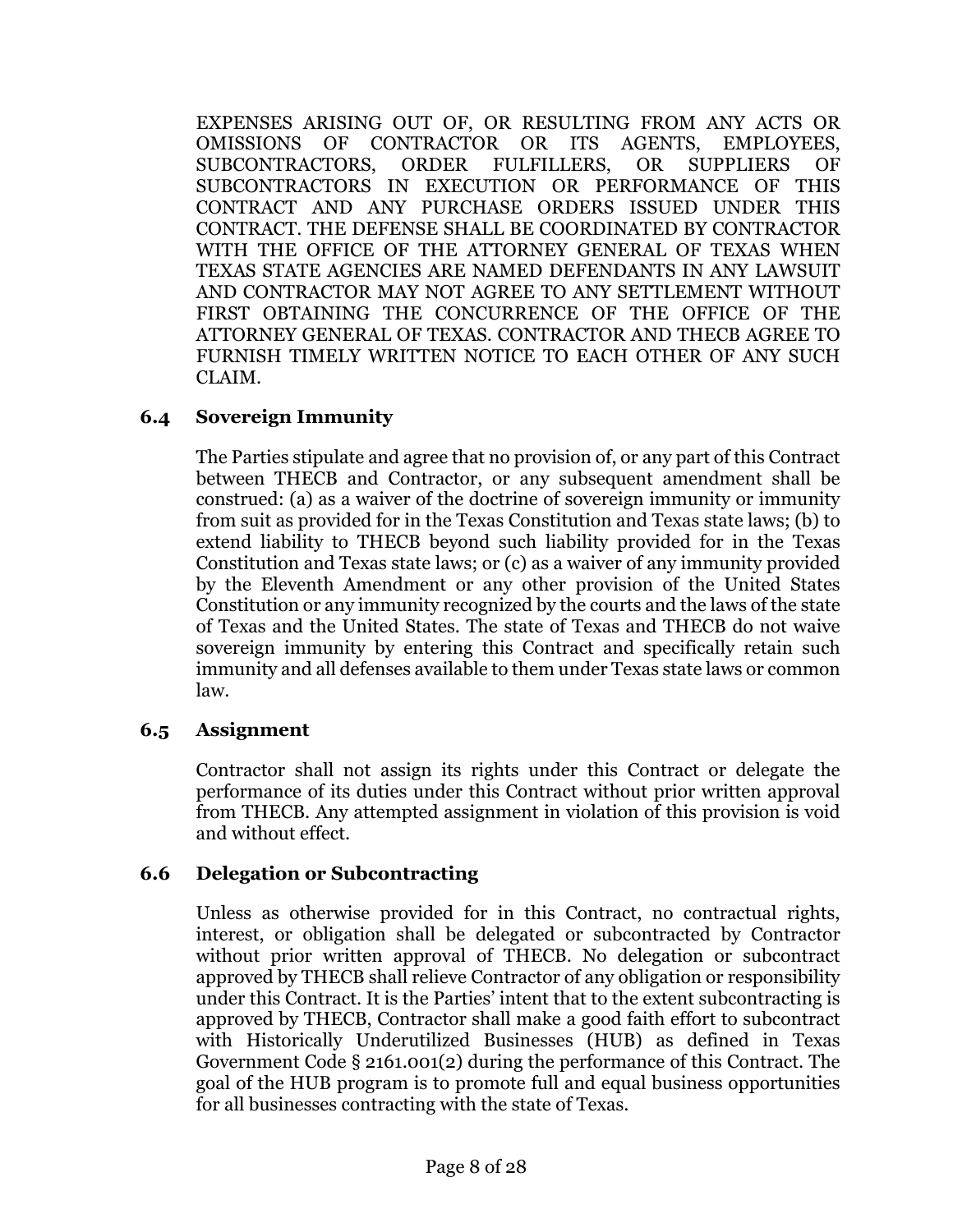### **6.7 Right to Audit; Records Retention**

Contractor understands that acceptance of funds under this Contract, or indirectly through a subcontract under this Contract, acts as acceptance of the authority of the State Auditor's Office, THECB or any successor agency, as well as any external auditors selected by the State Auditor's Office, THECB or, in contracts involving federal funds, any auditors selected by the United States, including, but not limited to the cognizant federal agencies and/or federal Offices of the Inspector General (collectively referred to as "Audit Entities"), to conduct an audit or investigation in connection with those funds. Contractor further agrees to cooperate fully with the Audit Entities in the conduct of an audit or investigation, including promptly providing all records requested. Contractor will ensure that this clause concerning the authority to audit funds received indirectly by subcontractors through Contractor and the requirements to cooperate is included in any subcontract it awards.

### **6.7.1** *Records and Accounts*

Contractor shall maintain its records and accounts in a manner which assures a full accounting for all funds received and expended by Contractor in connection with the Contract Project. These records and accounts (which includes all receipts of expenses incurred by Contractor) shall be retained by Contractor and made available for inspecting, monitoring, programmatic or financial auditing, or evaluation by THECB and by others authorized by law or regulation to do so for a period of not less than seven (7) years from the date of completion of the Contract Project or the date of THECB's receipt of Contractor's final claim for payment or final expenditure report or until any litigation/billing issues are resolved, whichever is later. If an audit has been announced, the records shall be retained until such audit has been completed. Contractor shall make available at reasonable times and upon reasonable notice, and for reasonable periods, all documents and other information related to the services provided in this Contract. Contractor and any subcontractors shall provide any Audit Entities with any information such entity deems relevant to any monitoring, investigation, evaluation, or audit.

## **6.7.2** *Failure to Comply*

Contractor's failure to comply with this subsection (Right to Audit; Records Retention) shall constitute a material breach of this Contract and shall authorize THECB and the state of Texas to immediately assess appropriate damages for such failure. THECB reserves the right to require the reimbursement of any overpayments determined as a result of any audit or inspection of records on work performed under this Contract. Contractor shall reimburse THECB for any overpayments within thirty (30) calendar days of receipt of THECB's written notice.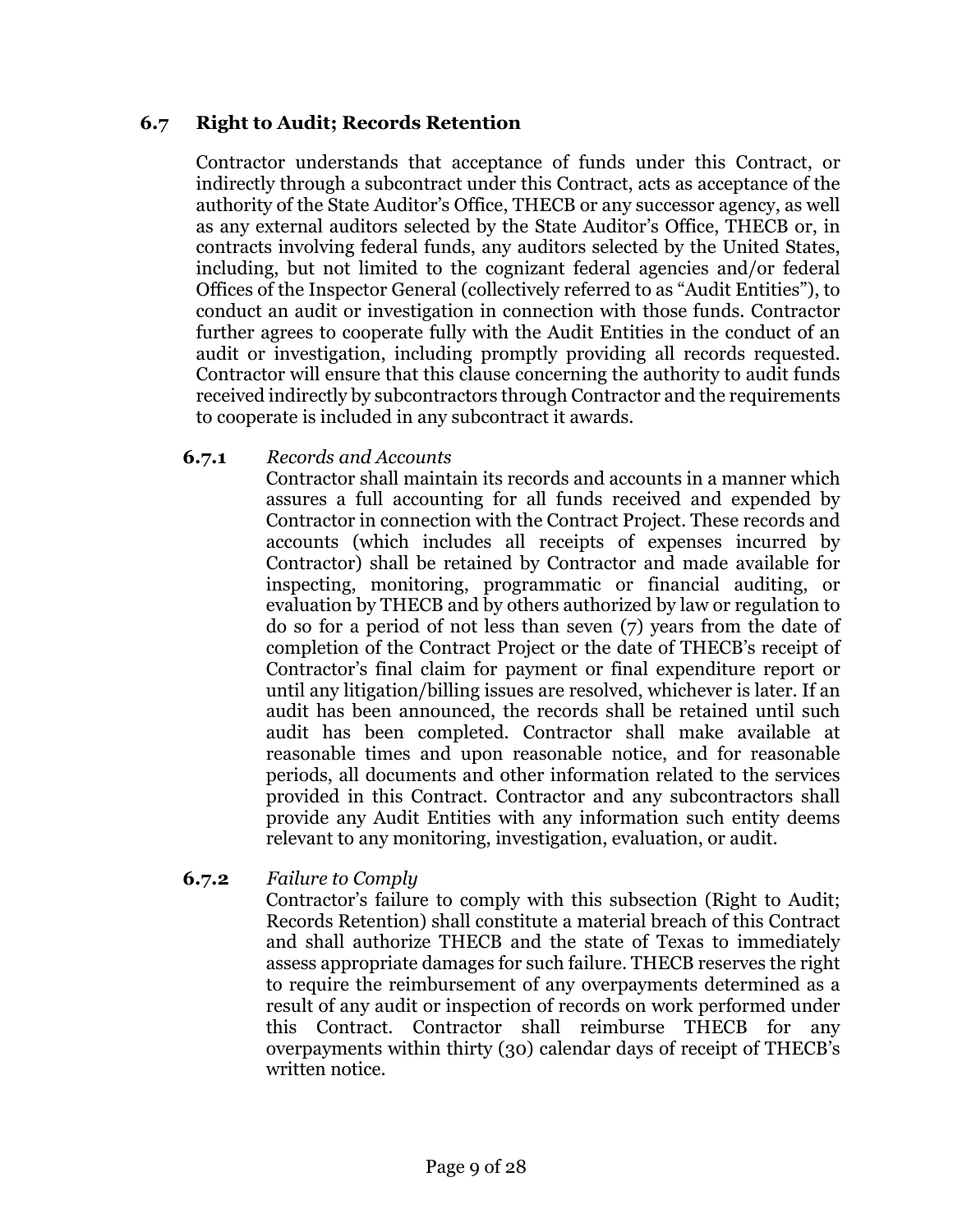## **6.7.3** *State Auditor's Right to Audit*

The state auditor may conduct an audit or investigation of any entity receiving funds from the state directly under this Contract or indirectly through a subcontract under this Contract. The acceptance of funds directly under the contract or indirectly through a subcontract under this Contract acts as acceptance of the authority of the state auditor, under the direction of the legislative audit committee, to conduct an audit or investigation in connection with those funds. Under the direction of the legislative audit committee, an entity that is the subject of an audit or investigation by the state auditor must provide the state auditor with access to any information the state auditor considers relevant to the investigation or audit.

## **6.8 Child Support Obligation Family Code Applicability**

"Under Section 231.006, Family Code, the vendor or applicant certifies that the individual or business entity named in this contract, bid, or application is not ineligible to receive the specified grant, loan, or payment and acknowledges that this contract may be terminated and payment may be withheld if this certification is inaccurate." Tex. Fam. Code § 231.006(d). If this certification is shown to be false, Contractor is liable to THECB for attorneys' fees, the costs necessary to complete the Contract, including the cost of advertising and awarding a second contract, and any other damages provided by law or contract.

## **6.9 Dispute Resolution**

If THECB determines that any work product is not acceptable, THECB shall notify Contractor of the specific deficiencies in writing. Contractor shall then undertake all steps necessary to correct any deficiencies at no additional cost to THECB. In the event any issues cannot be resolved, the dispute resolution process provided for in Texas Government Code §§ 2260.001-.108 must be used by THECB and Contractor to attempt to resolve any dispute arising under this Contract.

## **6.10 Public Disclosure**

Contractor understands and agrees that no public disclosures or news releases pertaining to this Contract, including any results, findings or reports conducted to fulfill requirements of this Contract, shall be made without prior written approval of THECB.

### **6.11 Confidentiality, Public Information Act, and Family Educational Rights and Privacy Act**

Notwithstanding any provisions of this Contract to the contrary, Contractor understands that, as a Texas state agency, THECB is subject to and will comply with the Texas Public Information Act, Texas Government Code §§ 552.001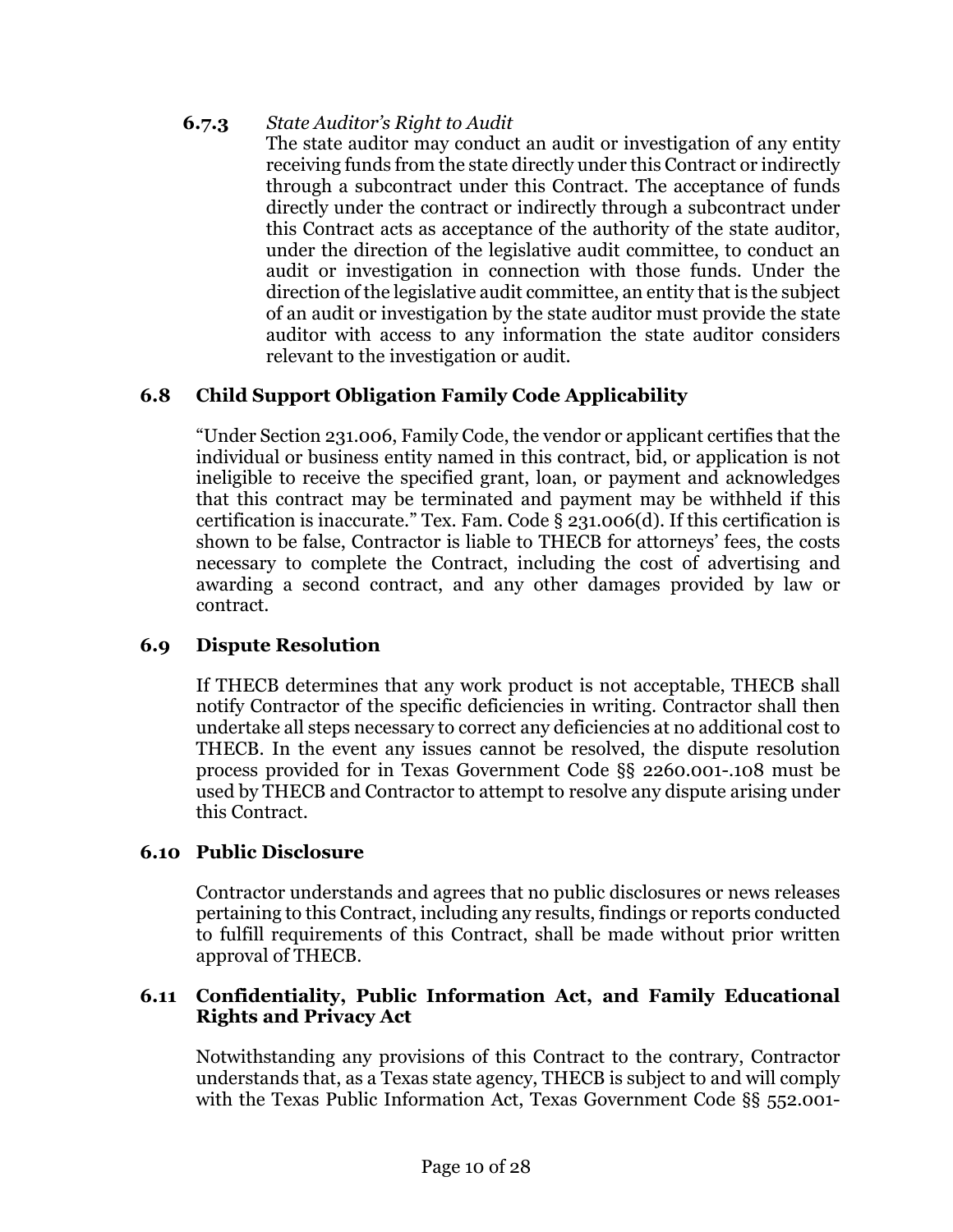.376, as interpreted by judicial opinions and opinions of the Attorney General of Texas. Contractor will cooperate with THECB in the production of documents responsive to any such requests under the Public Information Act at no additional charge to THECB.

### **6.11.1** *Public Information Act*

THECB will determine whether to submit a request for a ruling seeking to withhold information from a Public Information Act requestor to the Open Records Division of the Office of the Attorney General of Texas. This Contract and all data and other information generated or otherwise obtained in its performance may be subject to the Texas Public Information Act. Contractor will notify THECB's contact within twenty-four (24) hours of receipt of any third-party requests for information it receives relating to this Contract. In accordance with Texas Government Code § 2252.907, Contractor is required to make any information created or exchanged with THECB pursuant to this Contract, and not otherwise excepted from disclosure under the Texas Public Information Act, available in a format that is accessible by the public at no additional charge to THECB and shall cooperate with THECB in doing so. Contractor agrees to maintain the confidentiality of information received from THECB and the state of Texas during the performance of this Contract, including information which discloses confidential personal information particularly, but not limited to, social security numbers. Contractor will not disclose any information to which it is privy under this Contract without the prior written consent of THECB. Contractor will indemnify and hold harmless the state of Texas, its officers, and its employees and THECB, its officers, and its employees for any claims for damages that arise from the disclosure by Contractor of information also held by the state of Texas or THECB to which Contractor is privy under this Contract.

## **6.11.2** *Family Educational Rights and Privacy Act* Contractor agrees to comply with the Family Educational Rights and Privacy Act (FERPA), 20 U.S.C. § 1232g, and the implementing federal regulations, 34 C.F.R. Part 99, the Children's Online Privacy

Protection Act (COPPA); and Individuals with Disabilities Education Act (IDEA). **6.11.3** *Protection of Confidential Data (Covered Data and Information)* Covered Data and Information (CDI) means education records

containing personally identifiable information (PII), which are subject to limitations on disclosure set forth in the Family Educational Rights and Privacy Act (34 C.F.R. § 99.33(a)(2)) and with the terms set forth below in 6.11.4–6.11.10.

No CDI will be shared with Contractor. If access to CDI becomes necessary for Contractor to perform the services described in Section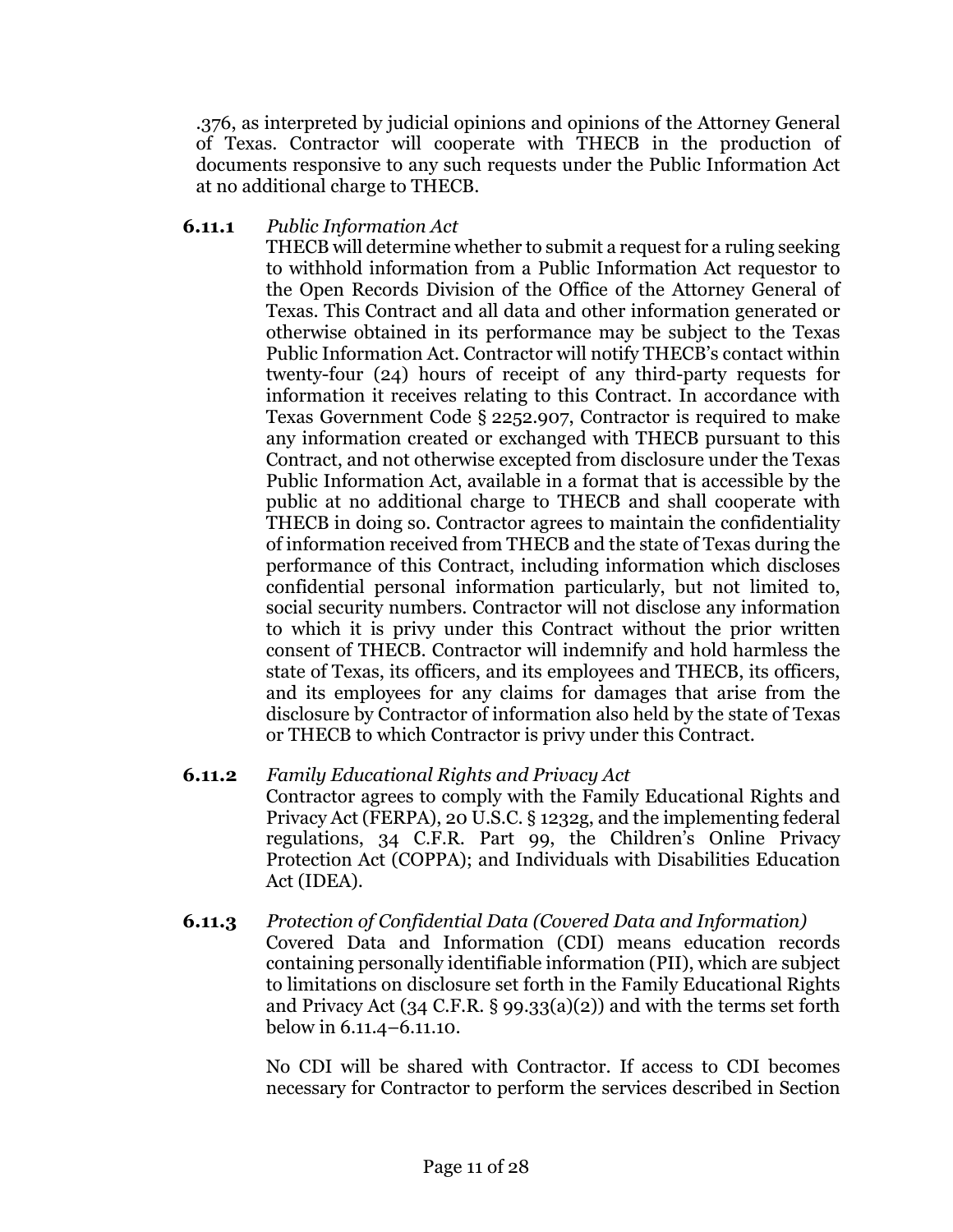3 above, no CDI will be shared with Contractor until a Data Sharing Agreement is executed by Contractor.

**6.11.4** *Acknowledgment of Prohibited Access to Covered Data and Information (CDI)* Contractor acknowledges that this Contract does not allow Contractor access to CDI. THECB agrees not to knowingly provide Contractor with access to such information. Contractor agrees it will not knowingly view, access, acquire, transfer, copy, or otherwise reproduce any CDI.

**6.11.5** *Prohibition on Unauthorized Use or Disclosure of CDI* While this Contract does not allow Contractor access to CDI, in the event Contractor should in any way acquire CDI, Contractor agrees to hold CDI in strict confidence. Contractor shall not use or disclose CDI received from or on behalf of THECB except as permitted or required by this Contract, as required by law, or as otherwise authorized in writing by THECB. Contractor agrees not to use CDI for any purpose other than the purpose for which the disclosure was made.

### **6.11.6** *Return or Destruction of CDI*

Upon termination, cancellation, expiration or other conclusion of this Contract, Contractor shall return all CDI to THECB or, if return is not feasible, destroy all CDI. If Contractor destroys the information, Contractor shall provide THECB with a certificate confirming the date the data was destroyed.

### **6.11.7** *Breach*

Any violation of these FERPA provisions by Contractor shall be deemed a material breach of this Contract.

## **6.11.8** *Maintenance of the Security of Electronic Information*

Contractor shall develop, implement, maintain, and use appropriate administrative, technical, and physical security measures to preserve the confidentiality, integrity, and availability of all electronically maintained or transmitted CDI received from, or on behalf of THECB. These measures will be extended by contract to all subcontractors used by Contractor.

### **6.11.9** *Security Controls for Agency Data*

Pursuant to Texas Government Code § 2054.138, to the extent that Contractor is authorized to access, transmit, use, or store THECB data, Contractor certifies that it will comply with the security controls that THECB determines are proportionate with THECB's risk under this Contract based on the sensitivity of the THECB data. Contractor must periodically provide THECB with evidence that it meets the security controls required under this Contract.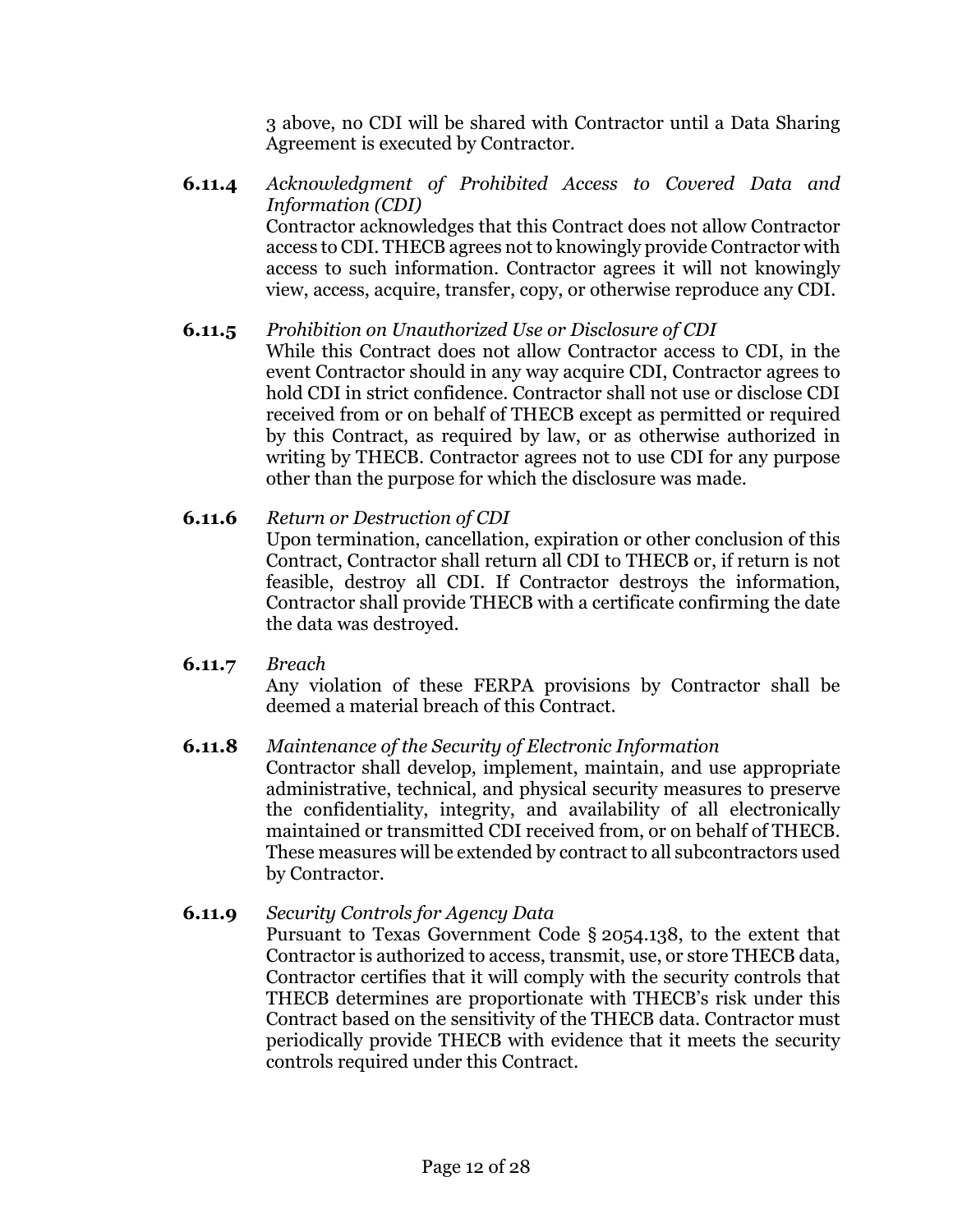**6.11.10** *Reporting of Unauthorized Disclosures or Misuse of Covered Data and Information*

Contractor shall, within one hour of discovery, report to THECB any use or disclosure of CDI not authorized by this Contract or in writing by THECB. Contractor's report shall identify: (a) the nature of the unauthorized use or disclosure, (b) the CDI used or disclosed, (c) who made the unauthorized use and who received the unauthorized disclosure, (d) what Contractor has done or shall do to mitigate any deleterious effect of the unauthorized use or disclosure, and (e) what corrective action Contractor has taken or shall take to prevent future similar unauthorized use or disclosure. Contractor shall provide such other information, including a written report, as requested by THECB. Contractor shall be responsible for any data breach notifications and damages to affected individuals that are required by state or federal law.

### **6.12 Infringements**

CONTRACTOR SHALL DEFEND, INDEMNIFY, AND HOLD HARMLESS THE STATE OF TEXAS, THECB, AND THEIR EMPLOYEES, AGENTS, REPRESENTATIVES, OTHER CONTRACTORS, ASSIGNEES, OFFICERS, AND DESIGNEES FROM AND AGAINST ALL CLAIMS, VIOLATIONS, MISAPPROPRIATIONS OR INFRINGEMENT OF ANY PATENT, COPYRIGHT, TRADEMARK, SERVICE MARK, TRADE SECRET OR OTHER INTELLECTUAL PROPERTY RIGHTS AND/OR OTHER INTANGIBLE PROPERTY, PUBLICITY OR PRIVACY RIGHTS, AND/OR IN CONNECTION WITH OR ARISING FROM: (1) THE PERFORMANCES OR ACTIONS OF CONTRACTOR PURSUANT TO THIS CONTRACT; (2) ANY DELIVERABLE, WORK PRODUCT, CONFIGURED SERVICE, OR OTHER SERVICE PROVIDED HEREUNDER; AND/OR (3) THECB'S AND/OR CONTRACTOR'S USE OF OR ACQUISITION OF ANY REQUESTED SERVICES OR OTHER ITEMS PROVIDED TO THECB BY CONTRACTOR OR OTHERWISE TO WHICH THECB HAS ACCESS AS A RESULT OF CONTRACTOR'S PERFORMANCE UNDER THIS CONTRACT. CONTRACTOR AND THECB AGREE TO FURNISH TIMELY WRITTEN NOTICE TO EACH OTHER OF ANY SUCH CLAIM. CONTRACTOR SHALL BE LIABLE TO PAY ALL COSTS OF DEFENSE INCLUDING ATTORNEYS' FEES. THE DEFENSE SHALL BE COORDINATED BY CONTRACTOR WITH THE OFFICE OF THE ATTORNEY GENERAL OF TEXAS WHEN TEXAS STATE AGENCIES ARE NAMED DEFENDANTS IN ANY LAWSUIT AND CONTRACTOR MAY NOT AGREE TO ANY SETTLEMENT WITHOUT FIRST OBTAINING THE CONCURRENCE OF THE OFFICE OF THE ATTORNEY GENERAL OF TEXAS. IN ADDITION, CONTRACTOR WILL REIMBURSE THECB AND THE STATE OF TEXAS FOR ANY CLAIMS, DAMAGES, COSTS, EXPENSES, OR OTHER AMOUNTS, INCLUDING, BUT NOT LIMITED TO, ATTORNEYS' FEES AND COURT COSTS, ARISING FROM ANY SUCH CLAIM. IF THECB DETERMINES THAT A CONFLICT EXISTS BETWEEN ITS INTERESTS AND THOSE OF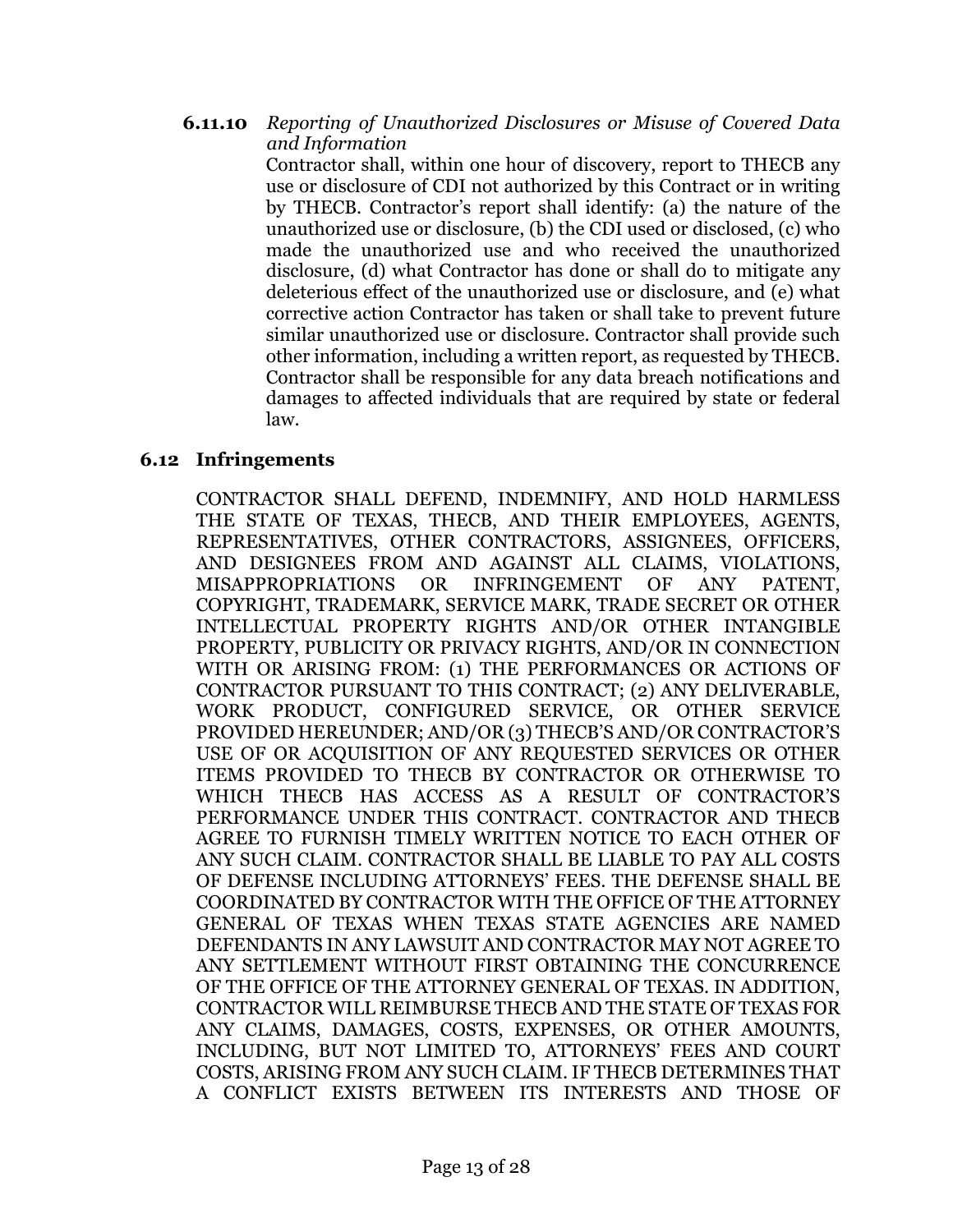CONTRACTOR OR IF THECB IS REQUIRED BY APPLICABLE LAW TO SELECT SEPARATE COUNSEL, THECB WILL BE PERMITTED TO SELECT SEPARATE COUNSEL AND CONTRACTOR WILL PAY ALL REASONABLE COSTS OF THECB'S COUNSEL.

Contractor shall have no liability under this section if the alleged infringement is caused in whole or in significant part by: (a) THECB's use of the product or service for a purpose or in a manner for which the product or service was not designed, (b) any modification made to the product by THECB without Contractor's approval, (c) any modifications made to the product by Contractor pursuant to THECB's specific instructions, (d) any intellectual property right owned by or licensed to THECB by a person or entity other than Contractor, or (e) any use of the product or service by THECB that is not in substantial conformity with the terms of any applicable license agreement.

If Contractor becomes aware of an actual or potential claim, or THECB provides Contractor with notice of an actual or potential claim, Contractor may (or in the case of an injunction against THECB, shall), at Contractor's sole option and expense:(a) procure for THECB the right to continue to use the affected portion of the product or service, or (b) modify or replace the affected portion of the product or service with functionally equivalent or superior product or service so that THECB's use is non-infringing.

## **6.13 Ownership/Work Made for Hire**

All work product generated as a result of this Contract Project, including but not limited to all information, materials, products, research, reports, studies, statistical analyses, work papers, approaches, designs, deliverables, systems, documentation, methodologies, concepts, research materials, data, photos, software, intellectual property, or other property produced or generated in connection with this Contract that had not previously been produced or generated by Contractor, either completed or partially completed, shall be the sole property of THECB and all rights, title, and interest in and to the work product shall vest in THECB upon payment for the services.

Contractor shall deliver all such work product to THECB upon completion, termination, or cancellation of this Contract. THECB shall retain all property rights, including publication rights, hereunder and Contractor shall assert no right in law or equity to such work product. THECB shall have the right to obtain and to hold in its own name any and all patents, copyrights, trademarks, service marks, or such other protection as may be appropriate to the subject matter, and any extensions and renewals thereof.

Contractor shall ensure that this provision, "Ownership/Work Made for Hire," is contained in any subcontract THECB has authorized Contractor to award. Contractor may, at its own expense, keep copies of all its materials for its personal files. Contractor shall not use, willingly allow, or cause to have such work product used for any purpose other than the performance of Contractor's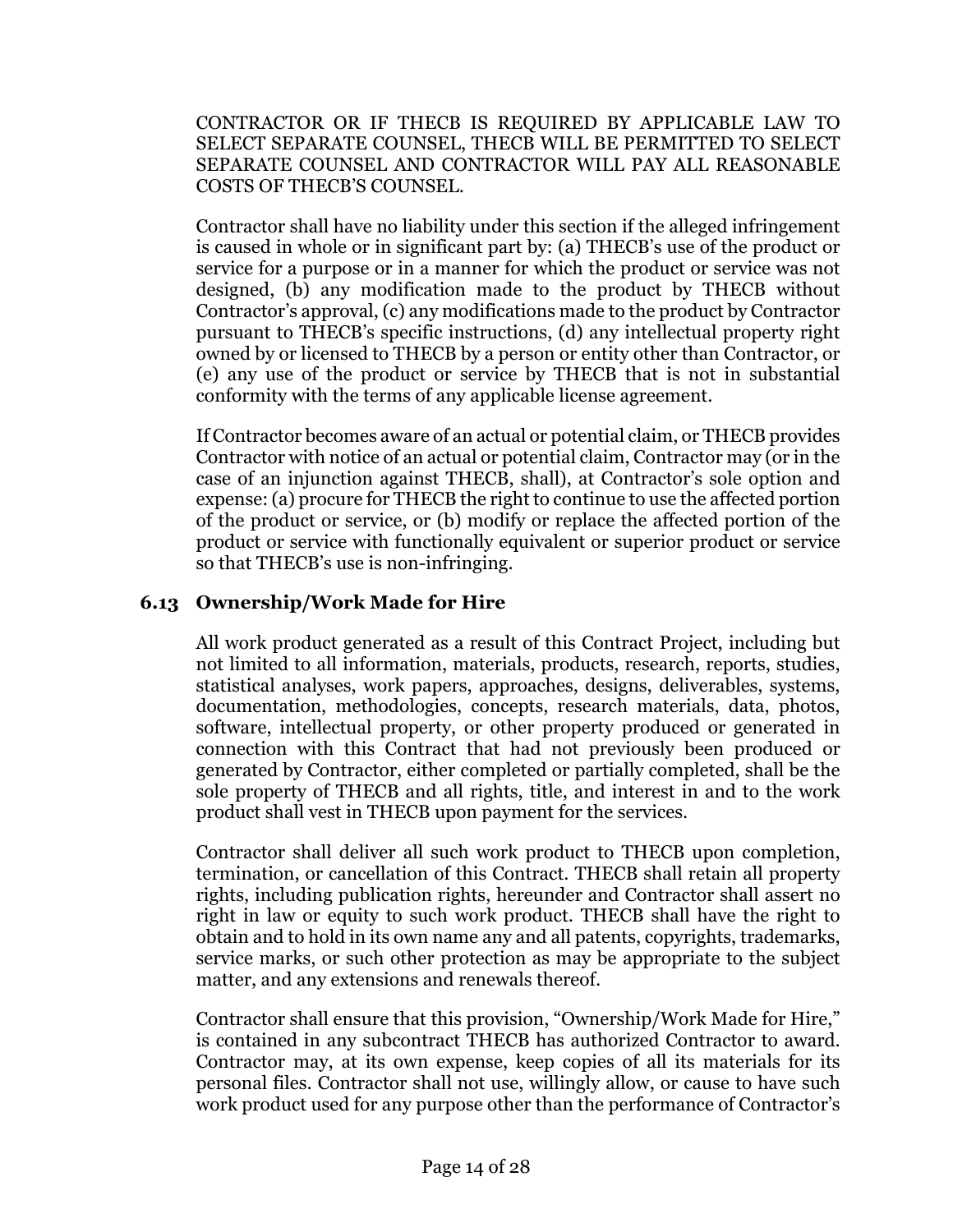obligations under this Contract without THECB's prior written consent; provided, however, that Contractor shall be allowed to use non-confidential materials for writing samples in pursuit of work.

## **6.14 Governing Law and Venue**

This Contract shall be governed by and construed in accordance with Texas state laws, without regard to the conflicts of law provisions. The venue of any suit arising under this Contract is fixed in any court of competent jurisdiction of Travis County, Texas, unless the specific venue is otherwise identified in a statute which directly names or otherwise identifies its applicability to THECB.

## **6.15 Additional Contractor Responsibilities**

Contractor shall comply with all federal, state, and local laws, statutes, ordinances, rules, and regulations and the orders and decrees of any court, administrative body, or tribunal in any matter affecting the performance of this Contract, including applicable workers' compensation laws, compensation statutes and regulations, and licensing laws and regulations. Upon THECB's request, Contractor shall furnish THECB with satisfactory proof of its compliance. Contractor shall be responsible for damage to THECB's equipment, and/or the workplace and its contents by Contractor's or its subcontractors' work, negligence in work, personnel, and equipment. Contractor shall be responsible and liable for the safety and health of its employees and contractors while they are performing work for THECB under this Contract. Contractor shall provide all labor and equipment necessary to furnish the goods or perform the services. All employees of Contractor shall be a minimum of eighteen (18) years of age and experienced in the type of work to be performed. Contractor shall permit no visitors or relatives of Contractor's employees and contractors on THECB's property unless they also are bona fide employees or subcontractors of Contractor.

## **6.16 Conflict of Interest**

Contractor represents and warrants that Contractor, its principals, employees, or subcontractors have no actual or potential conflict of interest in providing services to THECB under this Contract, and that the provision of services under this Contract does not create an appearance of impropriety. Failure to disclose a conflict of interest, at any time during the duration of this Contract, shall be cause for termination of this Contract. Contractor represents and warrants that the provision of goods and services or other performance under this Contract will not constitute an actual or potential conflict of interest or reasonably create an appearance of impropriety.

## **6.17 Financial Interests; Gifts**

Contractor represents and warrants that neither Contractor nor any person or entity that will participate financially in this Contract has received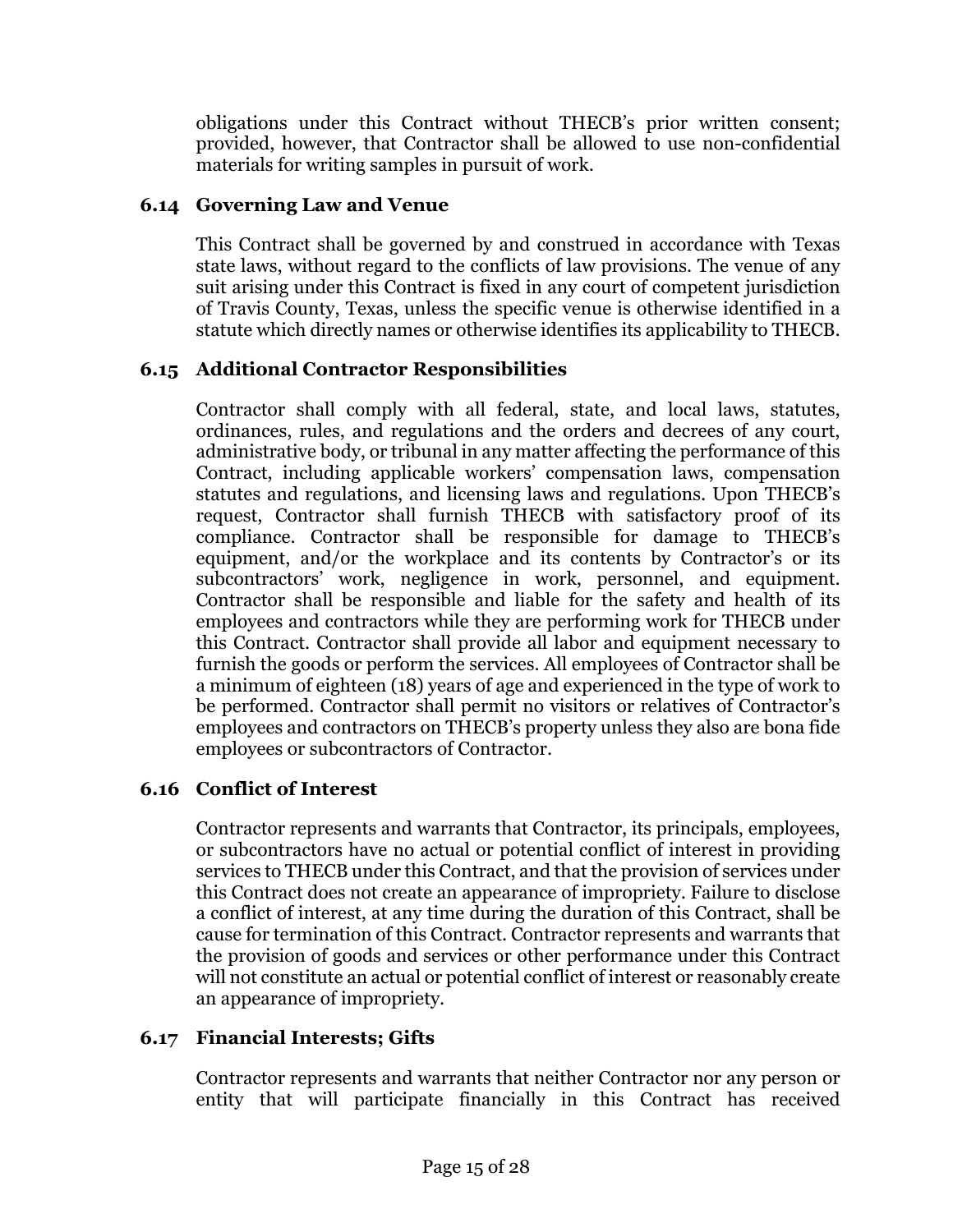compensation from THECB or any Texas state agency for participation in preparation of specifications for this Contract.

## **6.18 Additional Contractor's Representations**

Contractor hereby covenants, represents, and warrants that Contractor (including, for purposes of this section, its employees, consultants, subcontractors, and agents): (a) has the technical expertise and general skills necessary to perform the services in accordance with this Contract competently and professionally; (b) is not a party to or bound by any agreement, obligation, or understanding which restricts or limits in any way Contractor's right to enter into this Contract or Contractor's right or ability to perform Contractor's obligations under this Contract; (c) shall not use the trade secrets, intellectual property rights, copyrights, or other proprietary rights of any third party in the performance of Contractor's obligations under this Contract without having first lawfully obtained the right in writing to do so; and (d) has the necessary equipment, facilities, and workers to perform Contractor's obligations under this Contract. To the extent that this Contract involves architectural or engineering services, Contractor represents and warrants that, pursuant to Texas Government Code § 2254.0031, Contractor shall "perform services: (1) with professional skill and care ordinarily provided by competent engineers or architects practicing under the same or similar circumstances and professional license; and (2) as expeditiously as is prudent considering the ordinary professional skill and care of a competent engineer or architect." Tex. Loc. Gov't Code § 271.904(d).

## **6.19 Antitrust**

The undersigned affirms under penalty of perjury of Texas state laws that: "(1) in connection with this Contract, neither I nor any representative of the Contracted Party have violated any provision of the Texas Free Enterprise and Antitrust Act, Texas Business and Commerce Code §§ 15.01-.52; (2) in connection with this Contract, neither I nor any representative of the Contracted Party have violated any federal antitrust law; and (3) neither I nor any representative of the Contracted Party have directly or indirectly communicated any of the contents of this Contract to a competitor of the Contracted Party or any other company, corporation, firm, partnership or individual engaged in the same line of business as the Contracted Party."

## **6.20 Equal Opportunity**

Contractor represents and warrants that it shall not discriminate against any person on the basis of race, color, national origin, religion, political belief, sex, age, or disability in the performance of this Contract.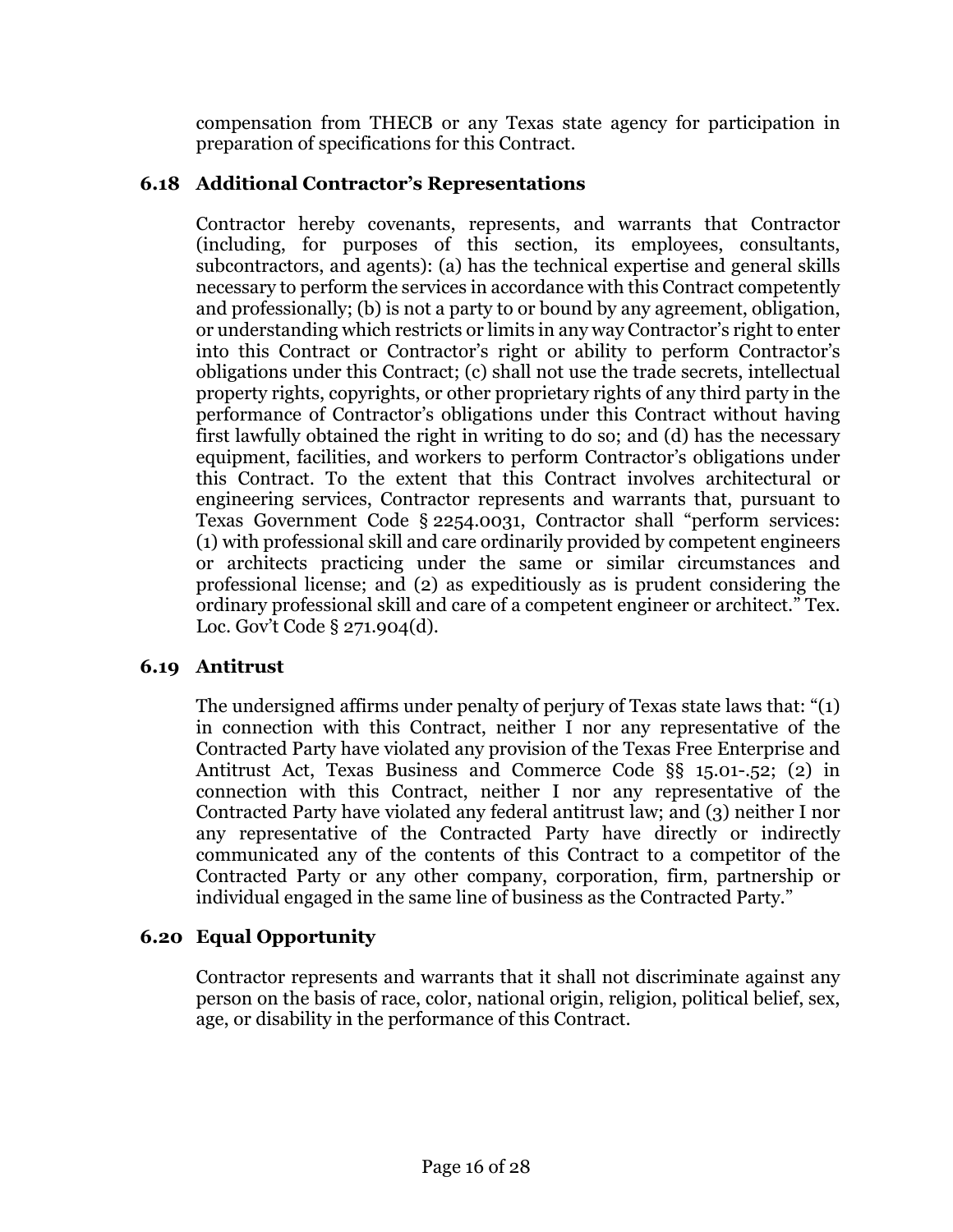### **6.21 Independent Contractor**

Contractor shall be an independent contractor in all matters relating to this Contract. Contractor and its employees, agents, and subcontractors shall not be deemed or construed to be the employees or agents of THECB for any purposes whatsoever. Contractor agrees and acknowledges that Contractor, its employees and agents, and Contractor's subcontractors are independent contractors of THECB and/or the state of Texas and are not employees of THECB or the state of Texas, and Contractor agrees that it shall have complete responsibility in the area of employment law and relations regarding its employees, contractors, and agents, including but not limited to: wrongful discharge lawsuits, unemployment issues, workers' compensation. discharge lawsuits, unemployment issues, workers' compensation, employment taxes, any other benefits and reimbursement due to losses in these areas. Consistent therewith, Contractor agrees that it shall provide its employees with all necessary employee benefits, including unemployment and workers' compensation benefits, and THECB is in no way a party to such arrangements. Regarding its employees, Contractor shall have the sole authority to hire, fire, transfer, train, evaluate, discipline, pay, and assign work.

Contractor agrees and acknowledges that Contractor and Contractor's employees or assistants shall not be entitled to any state of Texas benefit on account of the services provided hereunder. If THECB or the state of Texas shall nonetheless become liable for such payments or obligations, Contractor shall promptly pay or reimburse THECB or the state of Texas for such liability or obligation.

## **6.22 Eligibility/Authorization to Work in the United States**

Contractor shall ensure that all personnel provided to perform work under this Contract possess proof of eligibility/authorization to work in the United States in compliance with the Immigration Reform and Control Act of 1986, the Immigration Act of 1990 including any amendments already adopted or as may be adopted hereafter, and the Illegal Immigration Reform and Immigrant Responsibility Act of 1996 including any amendments already adopted or as may be adopted hereafter. Contractor shall maintain written records on all personnel provided under this Contract and shall provide such records to THECB upon request. Failure to maintain and provide records upon request shall represent a material breach of this Contract and THECB shall have the right to terminate this Contract for cause. Contractor shall ensure this section is included in all subcontracts it is authorized by THECB to enter.

### **6.23 Taxes, Workers' Compensation Insurance, and Unemployment Insurance, Including Indemnity:**

CONTRACTOR AGREES AND ACKNOWLEDGES THAT DURING THE EXISTENCE OF THIS CONTRACT, CONTRACTOR SHALL BE ENTIRELY RESPONSIBLE FOR THE LIABILITY AND PAYMENT OF CONTRACTOR'S AND CONTRACTOR'S EMPLOYEES' TAXES OF WHATEVER KIND,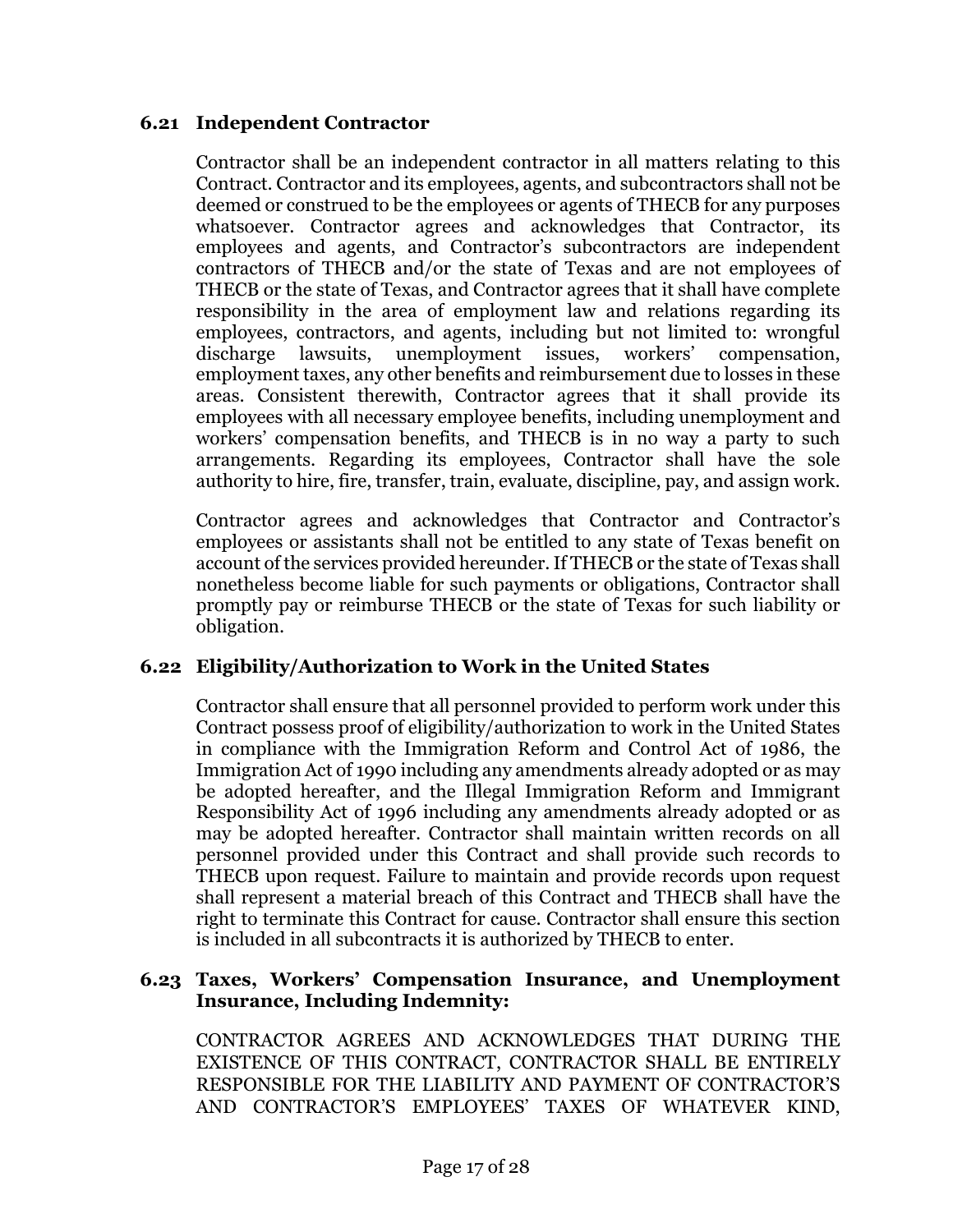ARISING OUT OF THE PERFORMANCE OF THIS CONTRACT. CONTRACTOR AGREES TO COMPLY WITH ALL STATE AND FEDERAL LAWS APPLICABLE TO ANY SUCH PERSONS, INCLUDING LAWS REGARDING WAGES, TAXES, INSURANCE, AND WORKERS' COMPENSATION. THECB AND/OR THE STATE OF TEXAS SHALL NOT BE LIABLE TO CONTRACTOR, ITS EMPLOYEES, AGENTS, OR OTHERS FOR THE PAYMENT OF TAXES OR THE PROVISION OF UNEMPLOYMENT INSURANCE AND/OR WORKERS' COMPENSATION OR ANY BENEFIT AVAILABLE TO A STATE EMPLOYEE OR EMPLOYEE OF ANOTHER GOVERNMENTAL ENTITY.

CONTRACTOR AGREES TO DEFEND, INDEMNIFY, AND HOLD HARMLESS THECB, THE STATE OF TEXAS AND THEIR OFFICERS, EMPLOYEES, AGENTS, REPRESENTATIVES, CONTRACTORS, ASSIGNEES AND DESIGNEES FROM ANY AND ALL LIABILITY, ACTIONS, CLAIMS, DEMANDS, OR SUITS, AND ALL RELATED COSTS, ATTORNEYS' FEES, AND EXPENSES, RELATING TO TAX LIABILITY, UNEMPLOYMENT INSURANCE AND/OR WORKERS' COMPENSATION IN ITS PERFORMANCE UNDER THIS CONTRACT. CONTRACTOR SHALL BE LIABLE TO PAY ALL COSTS OF DEFENSE INCLUDING ATTORNEYS' FEES. THE DEFENSE SHALL BE COORDINATED BY CONTRACTOR WITH THE OFFICE THE ATTORNEY GENERAL OF TEXAS IF THECB AND/OR THE STATE OF TEXAS AND/OR THEIR OFFICERS, AGENTS, EMPLOYEES, REPRESENTATIVES, OTHER CONTRACTORS, ASSIGNEES, AND DESIGNEES ARE A NAMED DEFENDANT IN ANY LAWSUIT AND CONTRACTOR MAY NOT AGREE TO ANY SETTLEMENT WITHOUT FIRST OBTAINING THE CONCURRENCE OF THE OFFICE OF THE ATTORNEY GENERAL OF TEXAS. CONTRACTOR AND THECB AGREE TO FURNISH TIMELY WRITTEN NOTICE TO EACH OTHER OF ANY SUCH CLAIM.

### **6.24 Prohibition on Use of Funds for Lobbying**

Contractor represents and warrants that THECB's payments and Contractor's receipt of appropriated or other funds under this Contract are not prohibited by Texas Government Code §§ 556.005, 556.0055, or 556.008.

#### **6.25 Buy Texas**

In accordance with Texas Government Code § 2155.4441, Contractor agrees that during the performance of a contract for services it shall purchase products and materials produced in Texas when they are available at a price and time comparable to products and materials produced outside this state.

### **6.26 Provision of Services**

Upon THECB's request for the remittance of any services for which THECB has made payment, Contractor shall immediately remit such services to THECB.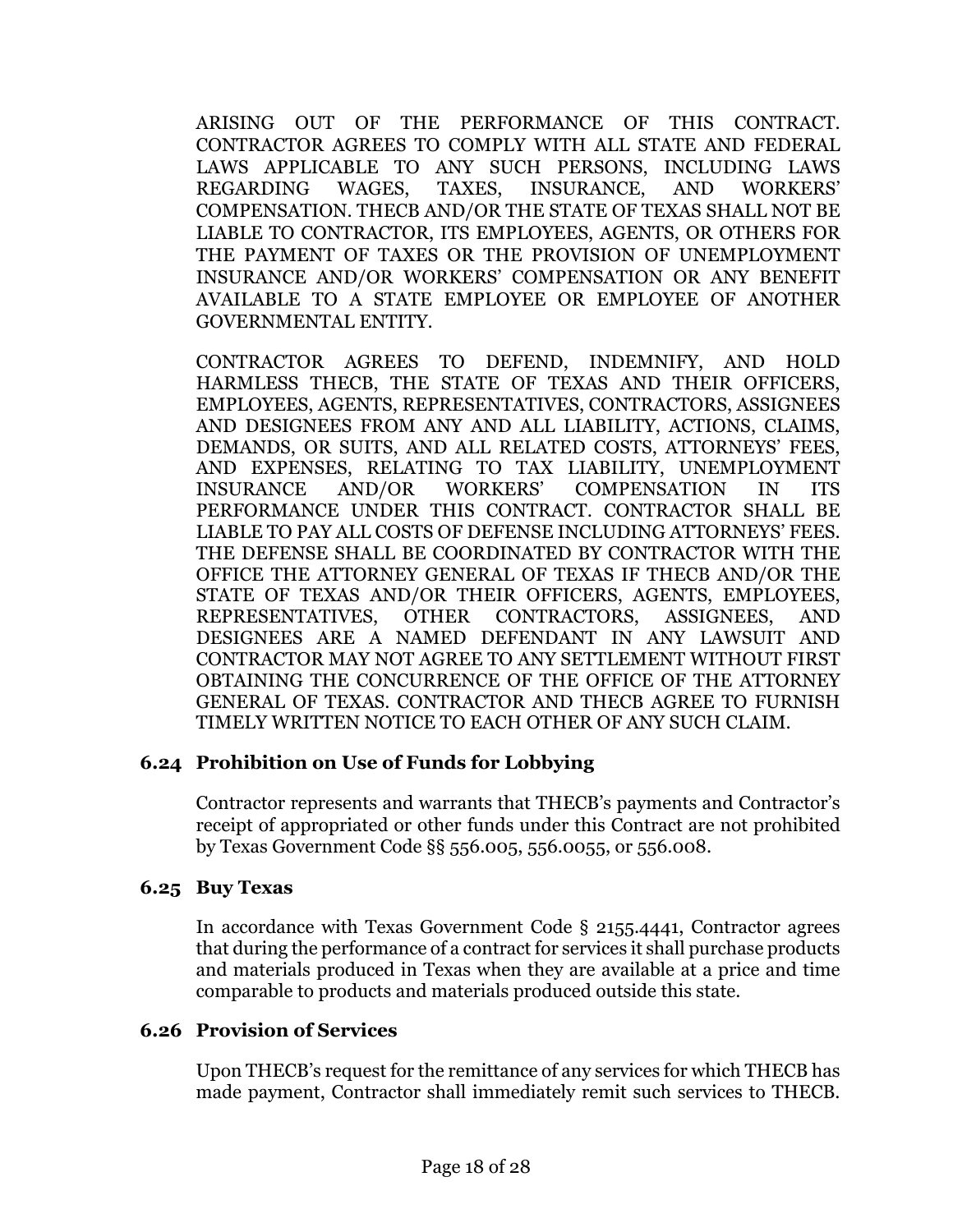Any failure to remit such services immediately shall be considered a material breach of this Contract.

## **6.27 Force Majeure**

THECB may grant relief from performance of this Contract if Contractor is prevented from performance by an act of war, order of legal authority, act of God, or other unavoidable cause not attributable to the fault or negligence of Contractor. The burden of proof for the need of such relief shall rest upon Contractor. Contractor shall notify THECB in writing if it believes that a force majeure may have occurred and THECB shall, in its sole discretion, determine if force majeure has occurred.

## **6.28 Notice**

- **6.28.1** *Form of Notice* All notices and other communications in connection with this Contract shall be in writing.
- **6.28.2** *Method of Notice*

All notices must be given by (a) personal delivery, (b) express courier (with confirmation), (c) registered or certified mail (return receipt requested), or (d) electronic mail to the Party at the address specified in this Contract, or to the address that a Party has notified to be that Party's address for the purposes of this section.

## **6.28.3** *Receipt of Notice*

A notice in accordance with this Contract will be effective upon receipt by the Party to which it is given or, if mailed by registered or certified mail, upon the earlier of receipt or the third business day following mailing.

| <b>THECB Notice Address</b>  | <b>Contractor's Notice Address</b> |
|------------------------------|------------------------------------|
| Program Manager              | [Contracted Party]                 |
| [Insert Contact Information] | [Insert Contact Information]       |

## **6.29 False Statements; Breach of Representations**

Contractor represents and warrants that all statements and information prepared and submitted in this document are current, complete, true, and accurate. Submitting a false statement or material misrepresentations made during the performance of this Contract is a material breach of contract and may void this Contract.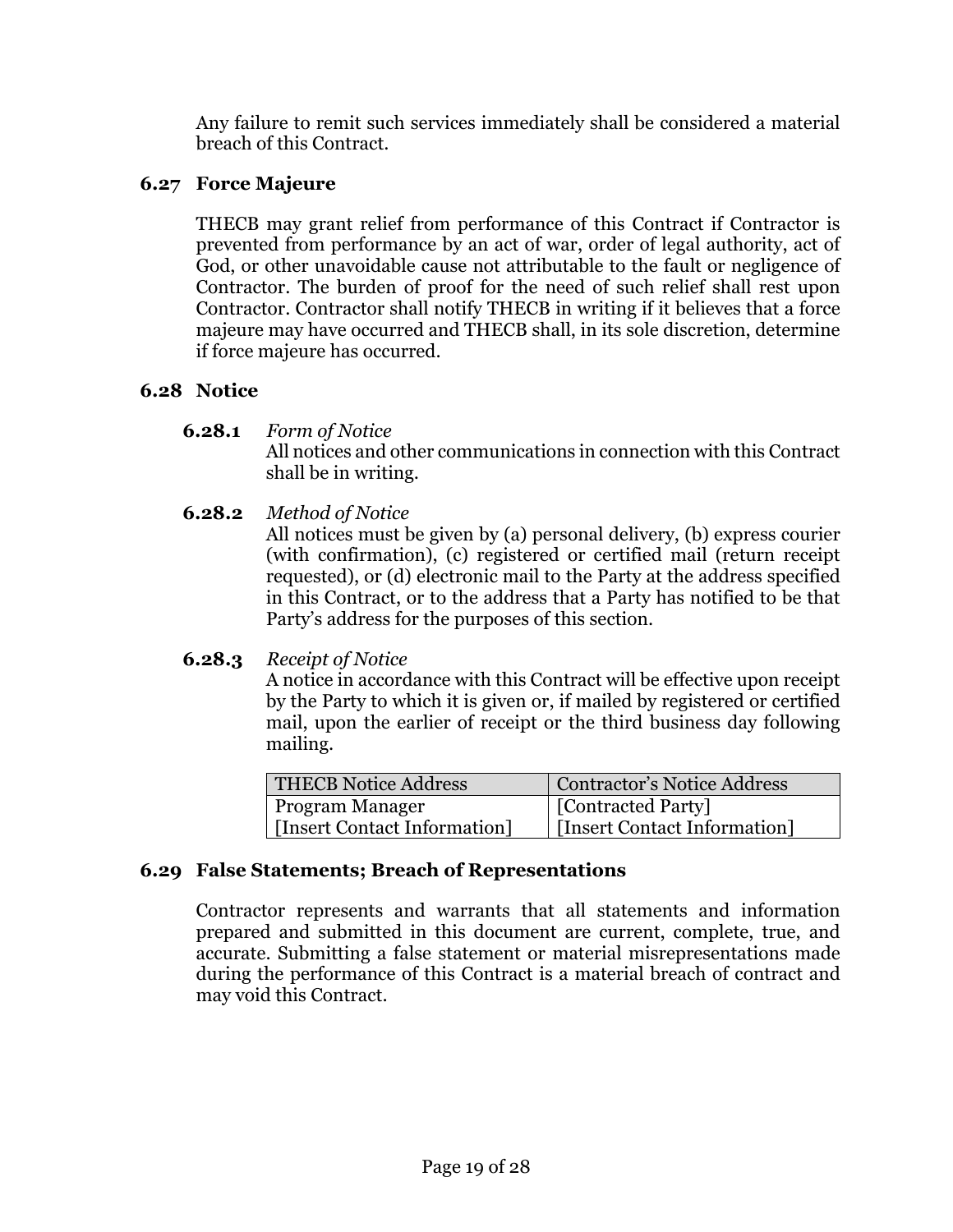### **6.30 Severability and Waiver**

The invalidity, illegality, or unenforceability of any provision of this Contract shall in no way affect the validity, legality, or enforceability of any other provisions.

Each and every right granted to the Parties hereunder or under any other document delivered hereunder or in connection herewith, or allowed them by law or equity, shall be cumulative and may be exercised from time to time. Failure by THECB or Contractor at any time to require strict performance of any contractual provision or obligation contained herein shall not constitute a waiver or diminish the rights of either Party thereafter to demand strict compliance. Neither THECB's review, approval, acceptance of, nor payment for any of the services provided in this Contract shall be construed to operate as a waiver of any rights under this Contract, or of any cause of action arising out of the performance of the services required by this Contract.

## **6.31 Human Trafficking Prohibition**

"Under Section 2155.0061, Government Code, the vendor certifies that the individual or business entity named in this bid or contract is not ineligible to receive the specified contract and acknowledges that this contract may be terminated and payment withheld if this certification is inaccurate." Tex. Gov't Code § 2155.0061.

### **6.32 Foreign Terrorist Organizations**

Contractor represents and warrants that it is not engaged in business with Iran, Sudan, or a foreign terrorist organization, as prohibited by Texas Government Code § 2252.152.

### **6.33 System for Award Management**

THECB is federally mandated to adhere to the directions provided in the President's Executive Order 13224, Executive Order on Terrorist Financing – *Blocking Property and Prohibiting Transactions With Persons Who Commit, Threaten To Commit, or Support Terrorism*, and any subsequent changes made to it. Contractor certifies that Contractor is in compliance with the state of Texas statutes and rules relating to procurement and that Contractor is not listed on the federal government's terrorism watch list as described in Executive Order 13224. Entities ineligible for federal procurement are listed at [http://www.sam.gov.](http://www.sam.gov/)

## **6.34 Notification of Contract**

*(Only applies to Employees of a Texas state agency or any public or private institution of higher education.)*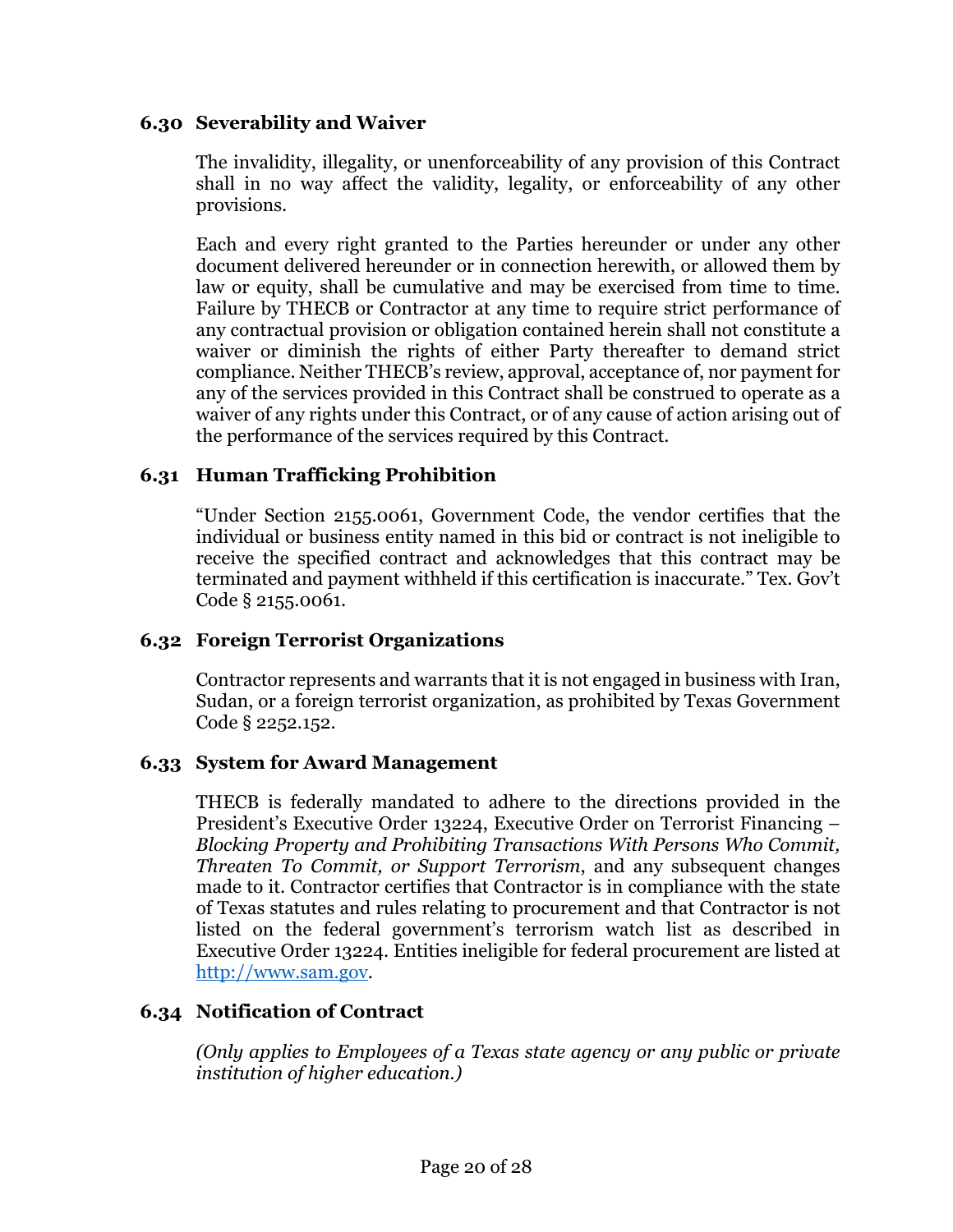THECB will send notification to Contractor's employer if Contractor is otherwise employed outside of their contracted work with THECB.

## **6.35 Insurance**

Contractor agrees to maintain insurance at its expense as required for the work being performed under this Contract. Such insurance will protect THECB from all claims for bodily injury, death, or property damage which may arise out of or result from the performance of Contractor's obligations under this Contract. Contractor represents and warrants that it will, within ten (10) business days of award of contract, provide THECB with current certificates of insurance or other proof acceptable to THECB of the following insurance coverage:

Contractor must maintain workers' compensation insurance coverage in accordance with statutory limits.

| <b>Minimum Required Amounts of Insurance Coverage</b> |                                             |  |
|-------------------------------------------------------|---------------------------------------------|--|
| <b>Type of Insurance</b>                              | <b>Each Occurrence/Aggregate</b>            |  |
| Workers' Compensation                                 | <b>Statutory Limits</b>                     |  |
| Employer's Liability                                  |                                             |  |
| <b>Bodily Injury by Accident</b>                      | \$1,000,000 Each Accident                   |  |
| <b>Bodily Injury by Disease</b>                       | \$1,000,000 Each Employee                   |  |
| <b>Bodily Injury by Disease</b>                       | \$1,000,000 Policy Limit                    |  |
| Commercial General Liability                          | <b>Bodily Injury and Property Damage</b>    |  |
| (Occurrence Based)                                    | \$1,000,000 Each Occurrence Limit           |  |
|                                                       | \$2,000,000 Aggregate Limit                 |  |
|                                                       | \$5,000 Medical Expense each person         |  |
|                                                       | \$2,000,000 Products/Completed Operations   |  |
|                                                       | Aggregate Limit                             |  |
|                                                       | \$1,000,000 Personal Injury and Advertising |  |
|                                                       | Liability                                   |  |
|                                                       | \$50,000 Damage to Premises Rented          |  |
| Automobile Liability                                  |                                             |  |
| All Owned, Hired and Non-                             | \$500,000 Combined Single Limit (for Each   |  |
| <b>Owned Vehicles</b>                                 | Accident)                                   |  |
| Umbrella/Excess Liability                             | \$1,000,000 Per Occurrence                  |  |

Note: The required insurance coverage must issue from a company or companies that have both: (a) a Financial Strength Rating of "A" or better from A.M. Best Company, Inc.; and (b) a Financial Size Category Class of "VII" or better from A.M. Best Company, Inc.

All insurance policies for required coverage must be issued by companies authorized to do business under Texas state laws and in a form satisfactory to THECB. All required insurance contracts must: (a) be written on a primary and non-contributory basis with any other insurance coverages Contractor currently has in place; and (b) include a Waiver of Subrogation Clause.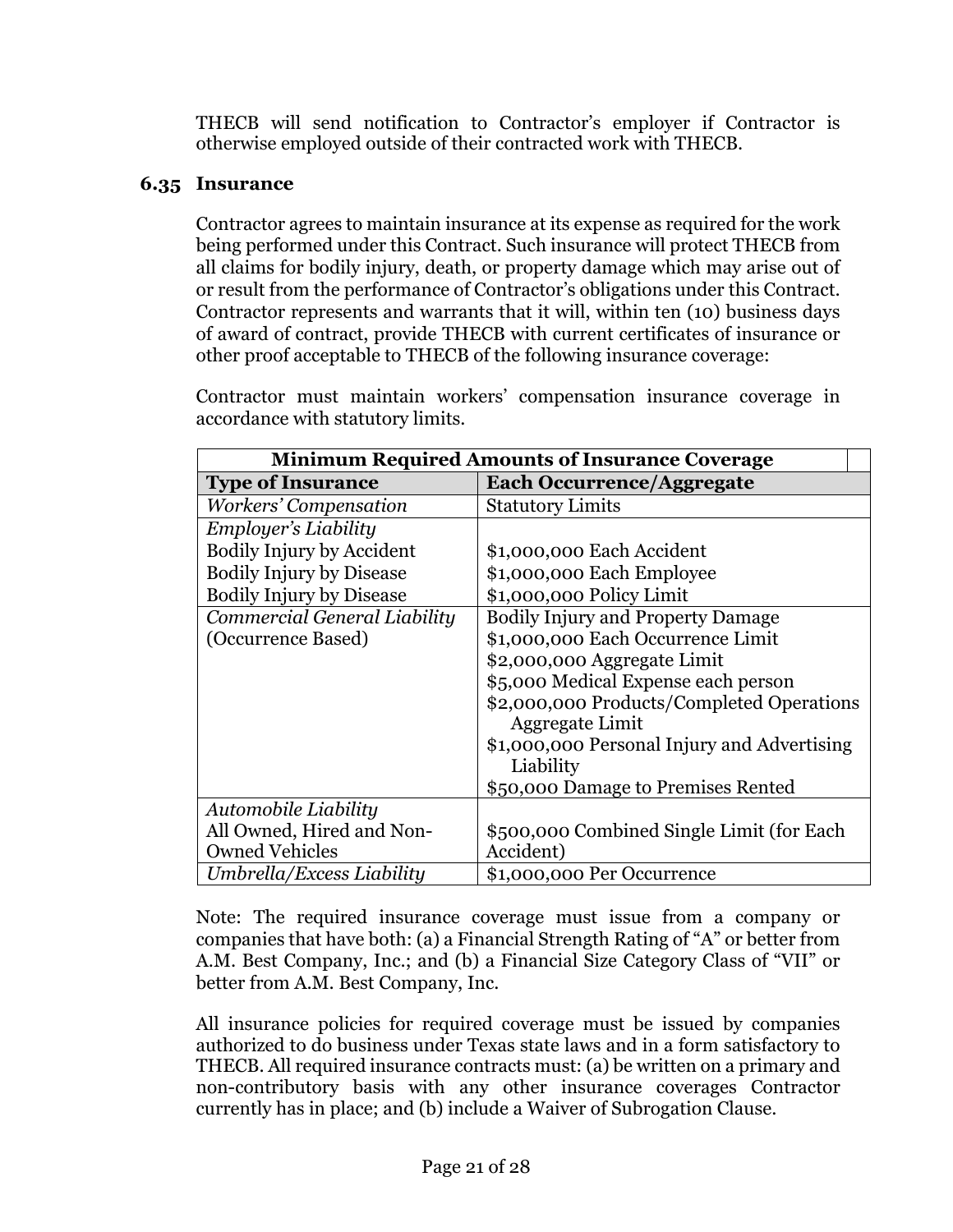All certificates of insurance for required coverage other than workers' compensation and professional liability must name the state of Texas and its officers, directors, and employees as additional insureds.

Contractor shall:

- a) Provide written notice to THECB by e-mail at [Contracts@highered.texas.gov](mailto:Contracts@highered.texas.gov) and by U.S. First Class Mail to 1200 East Anderson Lane, Austin, Texas 78752 at least thirty (30) calendar days prior to any cancellation, non-renewal, or material change of a required policy;
- b) Ensure all insurance policies and certificates of insurance for required coverage are written to include all products, services, and locations related to Contractor's performance under this Contract; and
- c) Deliver to THECB by email at [Contracts@highered.texas.gov](mailto:Contracts@highered.texas.gov) and by U.S. First Class Mail to 1200 East Anderson Lane, Austin, Texas 78752 all renewal policies at least ten (10) calendar days prior to any expiration of a required policy. All renewal policies and corresponding certificates of insurance must meet all terms set forth in this Contract.

Contractor must ensure that all provisions of this Contract concerning liability, duty, and standard of care, together with the indemnification provision, are underwritten by contractual liability coverage sufficient to include such Contractor's obligations under this Contract.

## **6.36 Key Personnel**

Contractor shall assign only qualified personnel to this Contract. Contractor, in its reasonable discretion, reserves the right to substitute appropriate key personnel to accomplish its duties so long as the substituted personnel are equally qualified to accomplish the required services. Contractor shall provide THECB written notice and obtain written approval from THECB prior to any change in key personnel involved in providing services under this Contract. Subcontractors providing services under this Contract shall meet the same requirements and level of experience as required of Contractor (*see* section 6.5 "Assignment" and section 6.6 "Delegation or Subcontracting" for additional conditions regarding subcontracts). No subcontract under this Contract shall relieve Contractor of responsibility for ensuring the required services are provided. THECB, in its sole discretion, may require Contractor to remove any employee, contractor, subcontractor, or vendor of the Contractor from providing work or services under this Contract. Contractor shall replace such removed personnel expeditiously so that its services are performed on a timely basis.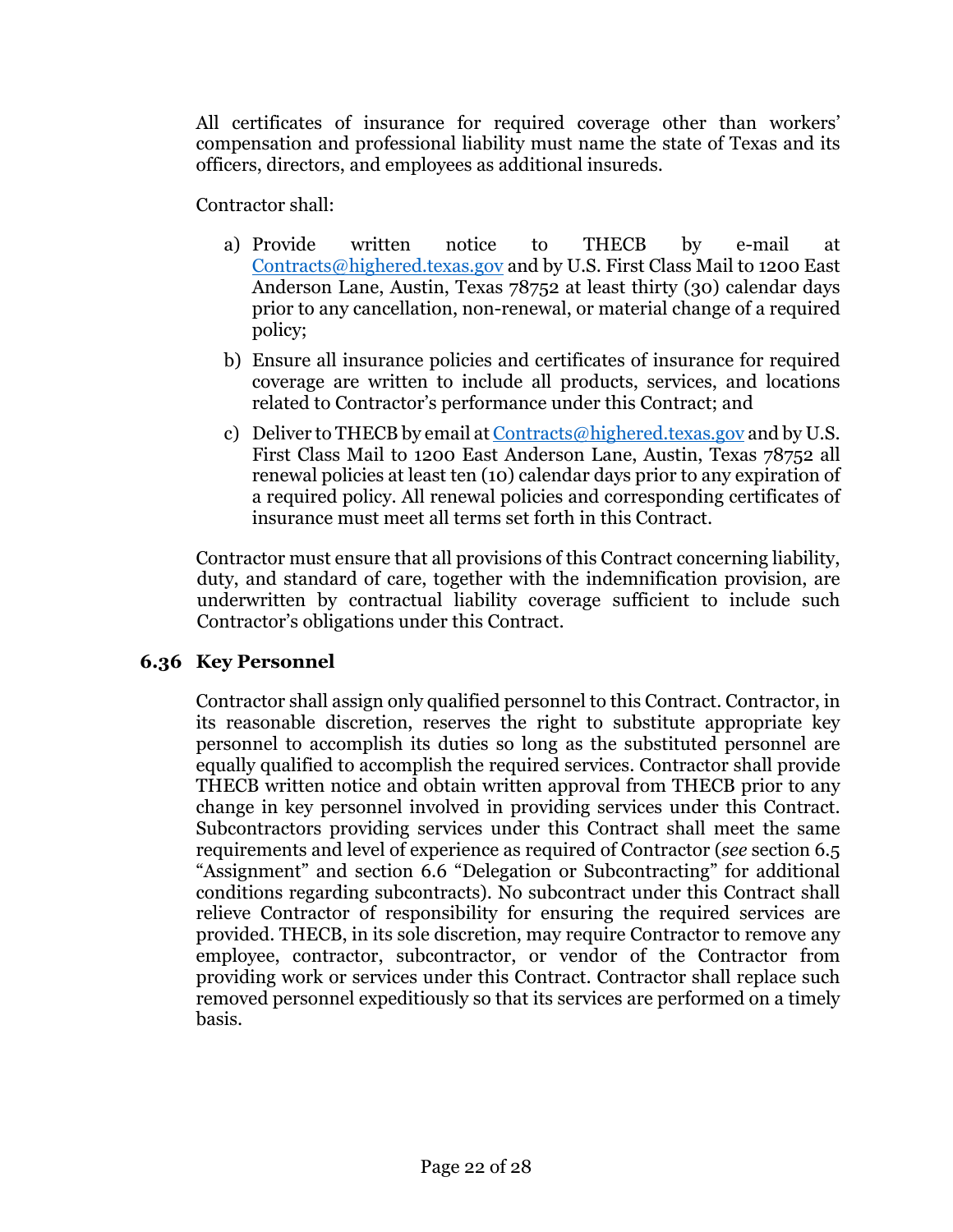### **6.37 Debts and Delinquencies to the State**

Contractor agrees that any payments due under this Contract shall be applied towards any debt or delinquency that is owed to the state of Texas.

### **6.38 Deceptive Trade Practices; Unfair Business Practices**

Contractor represents and warrants that it has not been the subject of allegations of Deceptive Trade Practices violations under Texas Business and Commerce Code §§ 17.01-.955, or allegations of any unfair business practice in any administrative hearing or court suit and further, if it has been the subject of either or both such allegations, that Contractor has not been found to be liable for any such practices in such proceedings. Contractor certifies that it has no officers who have served as officers of other entities which have been the subject of allegations of Deceptive Trade Practices Act conduct, violations thereof, or allegations of any unfair business practices, in an administrative hearing or court suit and further, that if such officers have been the subject of either or both such allegations, that such officers have not been found to be liable for any such practices in such proceedings.

### **6.39 Suspension and Debarment**

Contractor certifies that it and its principals are not suspended or debarred from doing business with the state of Texas or federal government as listed on the Debarred Vendor List maintained by the Texas Comptroller of Public Accounts and the System for Award Management (SAM) maintained by the General Services Administration.

## **6.40 Excluded Parties**

Contractor certifies that it is not listed on the prohibited vendors list authorized by Executive Order No. 13224, *Blocking Property and Prohibiting Transactions With Persons Who Commit, Threaten To Commit, or Support Terrorism*, published by the United States Department of the Treasury, Office of Foreign Assets Control.

## **6.41 E-Verify: U.S. Department of Homeland Security's E-Verify System**

By entering into this Contract, Contractor certifies that it utilizes and will continue to utilize, for the Contract Term, the U.S. Department of Homeland Security's E-Verify system to determine the eligibility of all persons: (a) employed to perform duties within Texas, during the Contract Term; and (b) (including subcontractors) assigned by Contractor to perform work pursuant to this Contract, within the United States of America.

Upon THECB's request, Contractor shall provide an electronic or hardcopy screenshot of the confirmation or tentative non-confirmation screen containing the E-Verify case verification number for attachment to the Form I-9 for the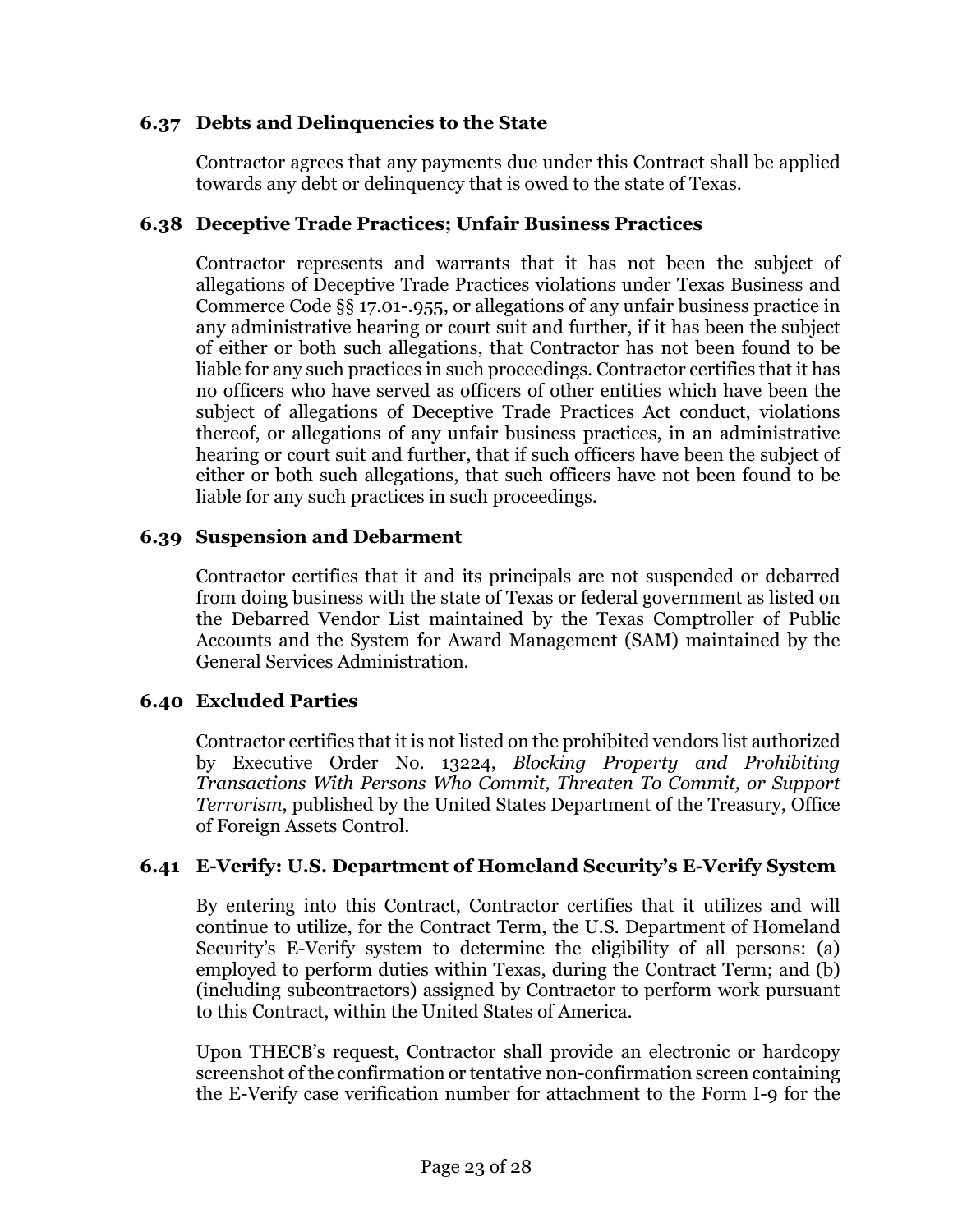three most recent hires that match the criteria above, by Contractor, and Contractor's subcontractors, as proof that this provision is being followed.

If this certification is falsely made, this Contract may be immediately terminated, at THECB's or the state of Texas's discretion and at no fault to THECB or the state, without prior notification. Contractor shall also be responsible for the costs of any re-solicitation that THECB or the state of Texas must undertake to replace the terminated Contract.

## **6.42 Drug-Free Workplace**

Contractor represents and warrants that it shall comply with the applicable provisions of the Drug-Free Workplace Act of 1988 (41 U.S.C. §§ 701, et seq.) and maintain a drug-free work environment.

## **6.43 No Commissions**

THECB shall not pay any commissions to Contractor under this Contract.

## **6.44 Contacts**

Unless otherwise agreed to in writing by the Parties, primary contacts for routine communications related to the performance of services under this Contract are as follows:

| <b>THECB Staff</b>           | <b>Contractor Staff</b>      |
|------------------------------|------------------------------|
| [Insert Contact Information] | [Insert Contact Information] |

## **6.45 Applicable Taxes**

This Contract shall not be construed so as to supersede the laws of the United States or the state of Texas that accord the state of Texas, THECB, and all departments, agencies, and instrumentalities of the state of Texas exemptions from payment of all taxes of whatever kind. More specifically, to the extent permitted by applicable law, THECB shall not directly or indirectly be liable for taxes of any kind. Contractor represents and warrants that it shall pay all taxes or similar amounts resulting from this Contract, including, but not limited to, any federal, state, or local income, sales, or excise taxes of Contractor or its employees. To the extent permitted by applicable law, THECB shall provide all applicable tax exemption certificates upon Contractor's request.

## **6.46 Electronic and Information Resources Accessibility Standards**

State agencies and institutions of higher education shall procure products which comply with the state of Texas accessibility requirements for electronic and information resources, specified in Title 1 Texas Administrative Code §§ 213.1-.42, when such products are available in the commercial marketplace or when such products are developed in response to a procurement solicitation.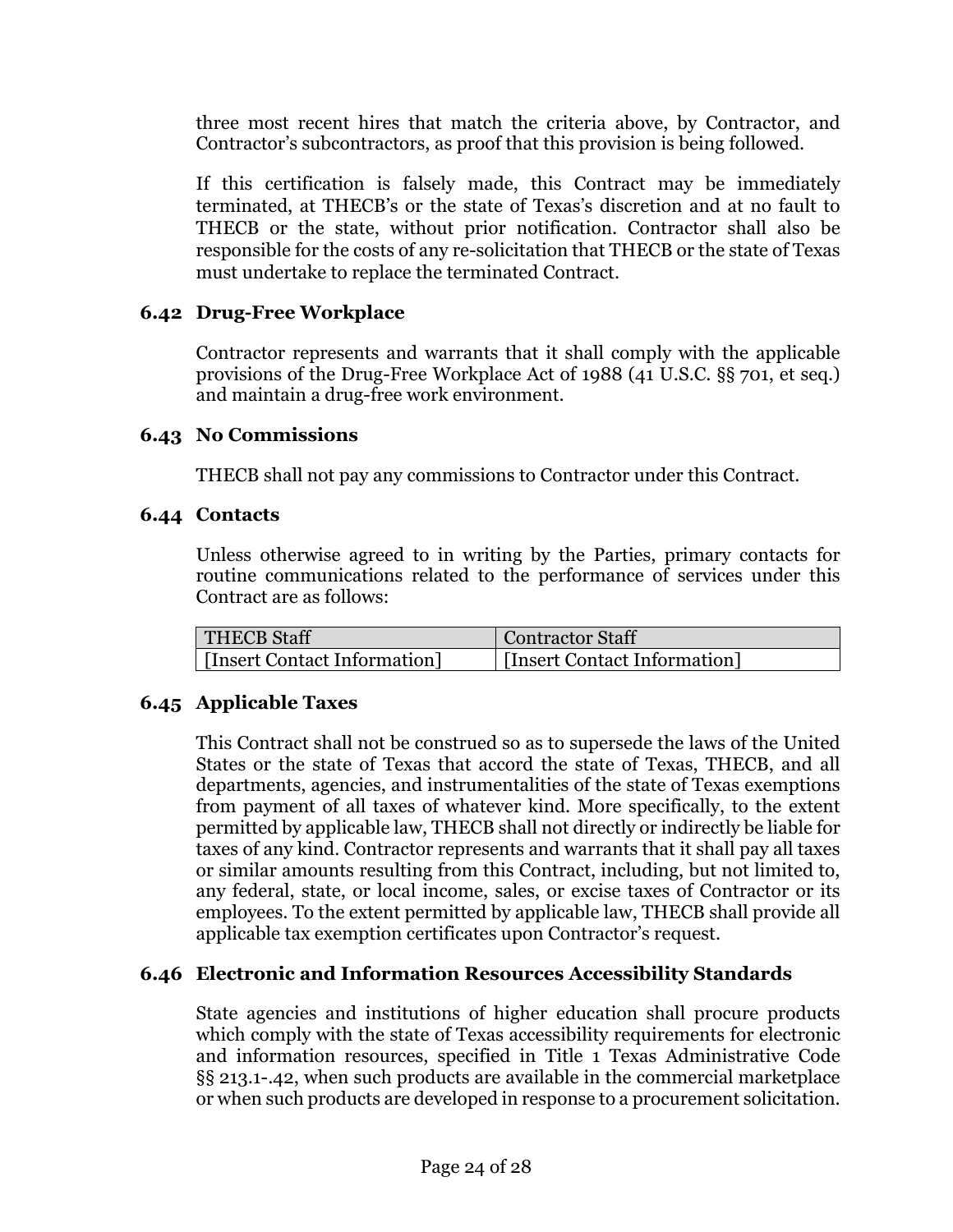Contractor shall provide the Texas Department of Information Resources (DIR) with the Uniform Resource Locator (URL) to its Voluntary Product Accessibility Template (VPAT) for reviewing compliance with Texas state accessibility requirements (based on the federal standards established under Section 508 of the Rehabilitation Act), or indicate that the product/service accessibility information is available from the General Services Administration "Buy Accessible Wizard" [\(http://www.buyaccessible.gov\)](http://www.buyaccessible.gov/). Contractors not listed with the Buy Accessible Wizard or supplying a URL to their VPAT must provide DIR with a report that addresses the same accessibility criteria in substantively the same format. Additional information regarding the Buy Accessible Wizard or obtaining a copy of the VPAT is located at [http://www.section508.gov/.](http://www.section508.gov/)

## **6.47 Smoking Policy**

THECB has a policy of being a smoke-free agency. The policy reflects THECB's commitment to providing a healthy environment for all THECB employees and visitors. This policy prohibits smoking within any state building. Contractor, by acceptance of this Contract, agrees to abide by this policy when on THECB's property.

## **6.48 Substitutions**

Substitutions are not permitted without THECB's written approval.

## **6.49 Contracting Information Responsibilities**

### *(Applicable for Contracts \$1 Million and Above)*

Contractor represents and warrants that it will comply with the requirements of Texas Government Code § 552.372(a). Except as provided by Texas Government Code § 552.374(c), the requirements of Texas Government Code §§ 552.371-.376 may apply to this Contract and Contractor agrees that this Contract can be terminated if Contractor knowingly or intentionally fails to comply with a requirement of that subchapter.

## **6.50 Cybersecurity Training**

Contractor represents and warrants that it will comply with the requirements of Texas Government Code § 2054.5192 relating to cybersecurity training and required verification of completion of the training program.

### **6.51 Disaster Recovery Plan**

Contractor shall provide THECB the descriptions of its business continuity and disaster recovery plans. 13 Tex. Admin. Code § 6.94(a)(9).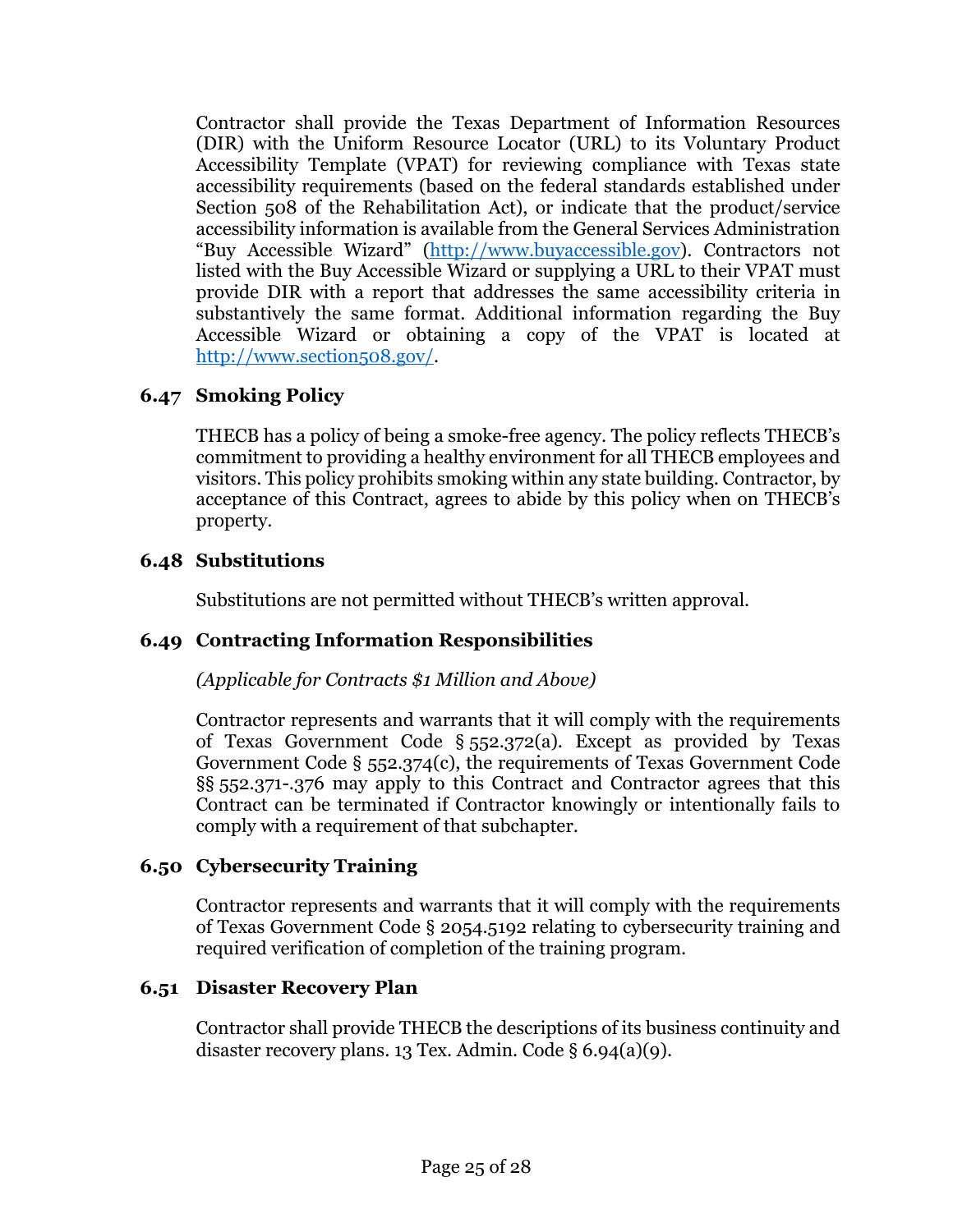## **6.52 Entire Contract and Order of Precedence**

This Contract consists of the following documents: the final executed Contract (including any exhibits and amendments), THECB's Solicitation, and Contractor's response to the Solicitation.

In the event of conflicts, contradictions, or inconsistencies between or among these documents, such conflicts, contradictions, or inconsistencies shall be resolved by reference to the documents in the following order of precedence:

- (1) Any duly executed amendments to the final executed contract;
- (2) The final executed contract, including its exhibits;
- (3) THECB's Solicitation; and
- (4) Contractor's response to the Solicitation.

This Contract (including any exhibits and amendments) contains the final, complete, and exclusive understanding of the Parties, and supersedes all prior, contemporaneous, oral, or written understandings, representations, and negotiations between the Parties relating to the subject matter of this Contract. The Parties further agree that this Contract may not in any way be explained or supplemented by a prior or existing course of dealings between the Parties, by usage of trade or custom, or by any prior performance between the Parties pursuant to this Contract or otherwise.

# **Section 7. Federal Terms and Conditions**

### **Appendix II to Part 200 - Contract Provisions for Non-Federal Entity Contracts Under Federal Awards**

In addition to other provisions required by the Federal agency or non-Federal entity, all contracts made by the non-Federal entity under the Federal award must contain provisions covering the following, as applicable.

**Breach of Contract Terms.** Contracts for more than the simplified acquisition threshold, which is the inflation adjusted amount determined by the Civilian Agency Acquisition Council and the Defense Acquisition Regulations Council (Councils) as authorized by [41 U.S.C. § 1908,](https://www.govinfo.gov/content/pkg/USCODE-2019-title41/pdf/USCODE-2019-title41-subtitleI-divsnB-chap19-sec1908.pdf) must address administrative, contractual, or legal remedies in instances where contractors violate or breach contract terms, and provide for such sanctions and penalties as appropriate. Such terms can be found in section 6.1 of this Contract.

**Termination Terms.** All contracts in excess of \$10,000 must address termination for cause and for convenience by the non-Federal entity including the manner by which it will be effected and the basis for settlement. Such terms can be found in section 6.1 and all subsections therein of this Contract.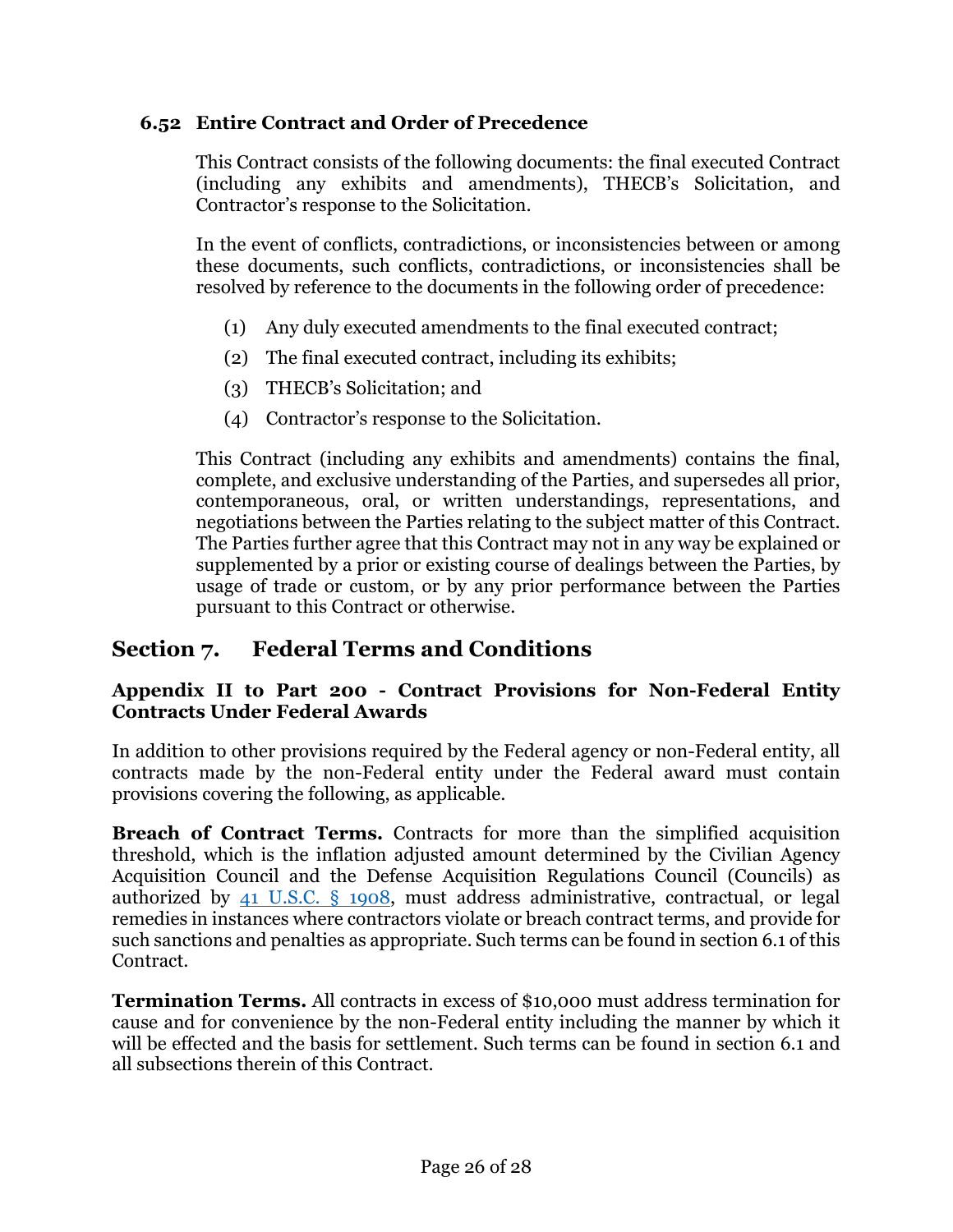**Clean Air Act and the Federal Water Pollution Control Act, as amended.** Contractor agrees to comply with all applicable standards, orders or regulations issued pursuant to the Clean Air Act [\(42 U.S.C. §§ 7401-7671q\)](https://www.govinfo.gov/content/pkg/USCODE-2019-title42/pdf/USCODE-2019-title42-chap85-subchapI-partA-sec7401.pdf) and the Federal Water Pollution Control Act as amended [\(33 U.S.C. §§ 1251-1387\)](https://www.govinfo.gov/content/pkg/USCODE-2019-title33/pdf/USCODE-2019-title33-chap26-subchapI-sec1251.pdf). Violations must be reported to the Federal awarding agency and the Regional Office of the Environmental Protection Agency (EPA).

**Debarment and Suspension (Executive Orders 12549 and 12689).** A contract award (see [2 C.F.R. § 180.220\)](https://www.ecfr.gov/current/title-2/subtitle-A/chapter-I/part-180/subpart-B/section-180.220) must not be made to parties listed on the governmentwide exclusions in the System for Award Management (SAM), in accordance with the OMB guidelines at [2 C.F.R. Part 180](https://www.ecfr.gov/current/title-2/subtitle-A/chapter-I/part-180) that implement Executive Orders 12549 (3 C.F.R. Part 1986 Comp., p. 189) and 12689 (3 C.F.R. Part 1989 Comp., p. 235). Contractor has certified that it is not suspended or debarred from doing business with the federal government in section 6.39 of this Contract.

**Byrd Anti-Lobbying Amendment.** Contractors that apply or bid for an award exceeding \$100,000 must file the required certification. Each tier certifies to the tier above that it will not and has not used Federal appropriated funds to pay any person or organization for influencing or attempting to influence an officer or employee of any agency, a member of Congress, officer or employee of Congress, or an employee of a member of Congress in connection with obtaining any Federal contract, grant or any other award covered by [31 U.S.C. § 1352.](https://www.govinfo.gov/content/pkg/USCODE-2019-title31/pdf/USCODE-2019-title31-subtitleII-chap13-subchapIII-sec1352.pdf) Each tier must also disclose any lobbying with non-Federal funds that takes place in connection with obtaining any Federal award. Such disclosures are forwarded from tier to tier up to the non-Federal award. Contractor certifies that it has filed the required certification, if applicable.

**Miscellaneous**. Contractor certifies that, to the extent applicable, it has complied and will comply with all other federal contracting requirements, including but not limited to the following:

- [2 C.F.R. § 200.323;](https://www.ecfr.gov/current/title-2/subtitle-A/chapter-II/part-200/subpart-D/subject-group-ECFR45ddd4419ad436d/section-200.323)
- [2 C.F.R. § 200.216;](https://www.ecfr.gov/current/title-2/subtitle-A/chapter-II/part-200/subpart-C/section-200.216) and
- [2 C.F.R. § 200.322.](https://www.ecfr.gov/current/title-2/subtitle-A/chapter-II/part-200/subpart-D/subject-group-ECFR45ddd4419ad436d/section-200.322)

[\(78 FR 78608,](https://www.federalregister.gov/documents/2013/12/26/2013-30465/uniform-administrative-requirements-cost-principles-and-audit-requirements-for-federal-awards) Dec. 26, 2013, as amended at [79 FR 75888,](https://www.federalregister.gov/documents/2014/12/19/2014-28697/federal-awarding-agency-regulatory-implementation-of-office-of-management-and-budgets-uniform) Dec. 19, 2014; [85 FR 49577,](https://www.federalregister.gov/documents/2020/08/13/2020-17468/guidance-for-grants-and-agreements) Aug. 13, 2020.)

# **Section 8. Federal Forms, Assurances, Certifications, and Reports**

Contractor shall timely file with the proper authorities all forms, assurances, and reports required by state and federal laws and regulations. If THECB becomes aware of any failure by Contractor to comply with the foregoing laws and regulations, THECB reserves the right to report the failure to the proper authorities and deny any reimbursements due under the Contract or recoup any payments already made by THECB to Contractor.

The following federal certifications must be completed prior to execution of this Contract: